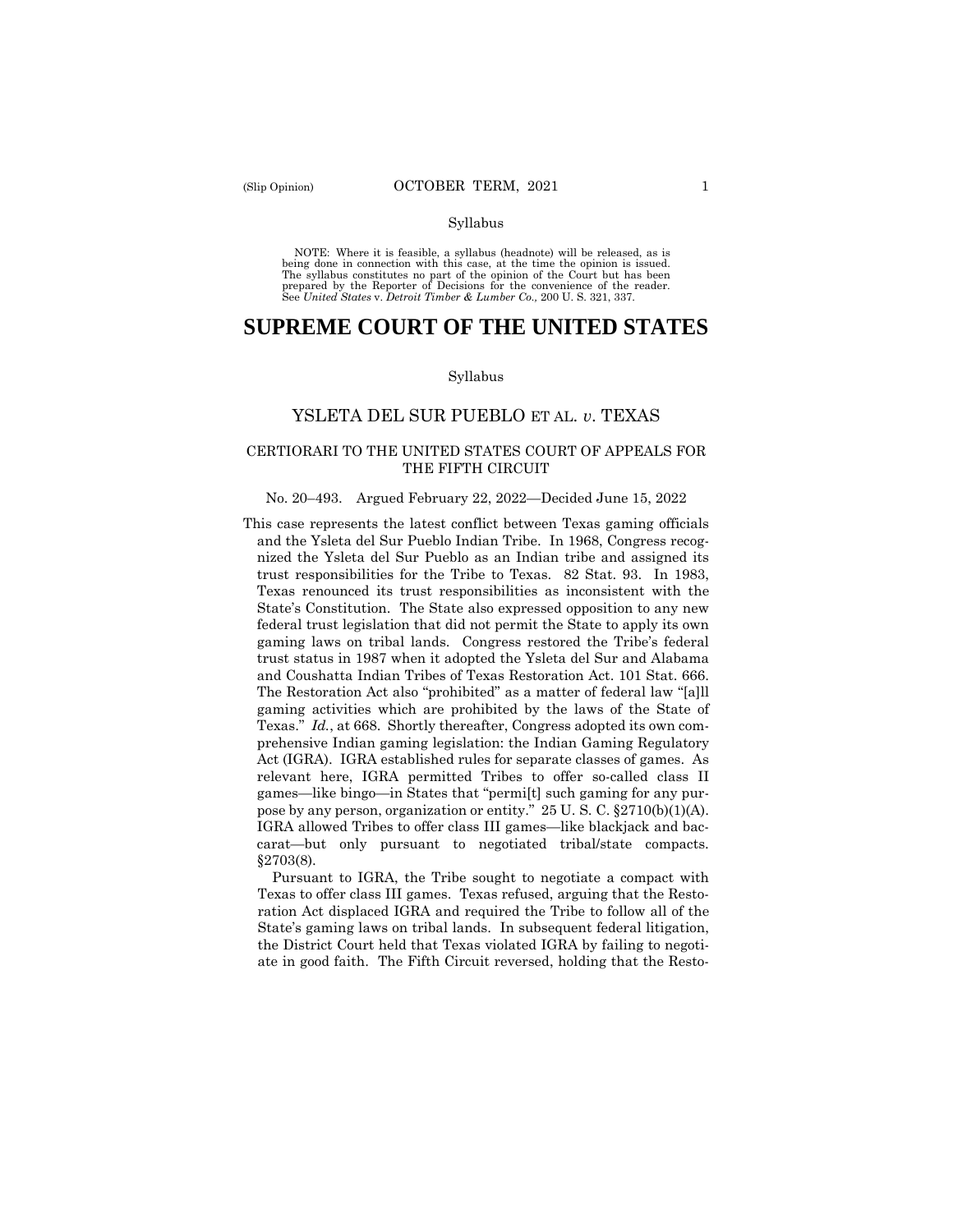ration Act's directions superseded IGRA's and guaranteed that the entirety of "Texas' gaming laws and regulations" would "operate as surrogate federal law on the Tribe's reservation." 36 F. 3d 1325, 1326, 1334 (*Ysleta I*). In 2016, the Tribe began to offer bingo, including "electronic bingo" machines, on the view that IGRA treats bingo as a class II game for which no state permission is required so long as the State permits the game to be played on some terms by some persons. The State then sought to shut down all of the Tribe's bingo operations. Bound by *Ysleta I,* the District Court sided with Texas and enjoined the Tribe's bingo operations, but the court stayed the injunction pending appeal. The Fifth Circuit reaffirmed *Ysleta I* and held that the Tribe's bingo operations were impermissible because they did not conform to Texas's bingo regulations.

*Held*: The Restoration Act bans as a matter of federal law on tribal lands only those gaming activities also banned in Texas. Pp. 8–20.

(a) Section 107 of the Restoration Act directly addresses gaming on the lands of the Ysleta del Sur Pueblo. It provides in subsection (a) that "gaming activities which are prohibited by [Texas law] are hereby prohibited on the reservation and on lands of the tribe." Subsection (b) insists that the statute does not grant Texas "civil or criminal regulatory jurisdiction" with respect to matters covered by §107. The State reads the Act as effectively subjecting the Tribe to the entire body of Texas gaming laws and regulations. The Tribe, however, understands the Act to bar it from offering only those gaming activities the State fully prohibits, and that if Texas merely regulates bingo, the Tribe may also offer that game subject only to federal-law, not statelaw, limitations.

 manner in which it may be conducted. *Id.*, at 1913 (defining "regu-The language of §107—particularly its dichotomy between prohibition and regulation—presents Texas with a problem. Texas concedes that its laws do not "forbid," "prevent," "effectively stop," or "make impossible" bingo operations in the State. Webster's Third International Dictionary 1813 (defining "prohibit"). Instead, the State admits that it allows the game "according to rule[s]" that "fix the time," place, and late"). From this alone, Texas's bingo laws appear to fall on the regulatory rather than prohibitory side of the line. In response, Texas describes its laws as "prohibiting" bingo *unless* the State's regulations are followed and insists that it is merely seeking to do what subsection (a) allows.

Texas's understanding of the word "prohibit" would risk turning the Restoration Act's terms into an indeterminate mess. In Texas's view, laws regulating gaming activities *become* laws prohibiting gaming activities—an interpretation that violates the rule against "ascribing to one word a meaning so broad" that it assumes the same meaning as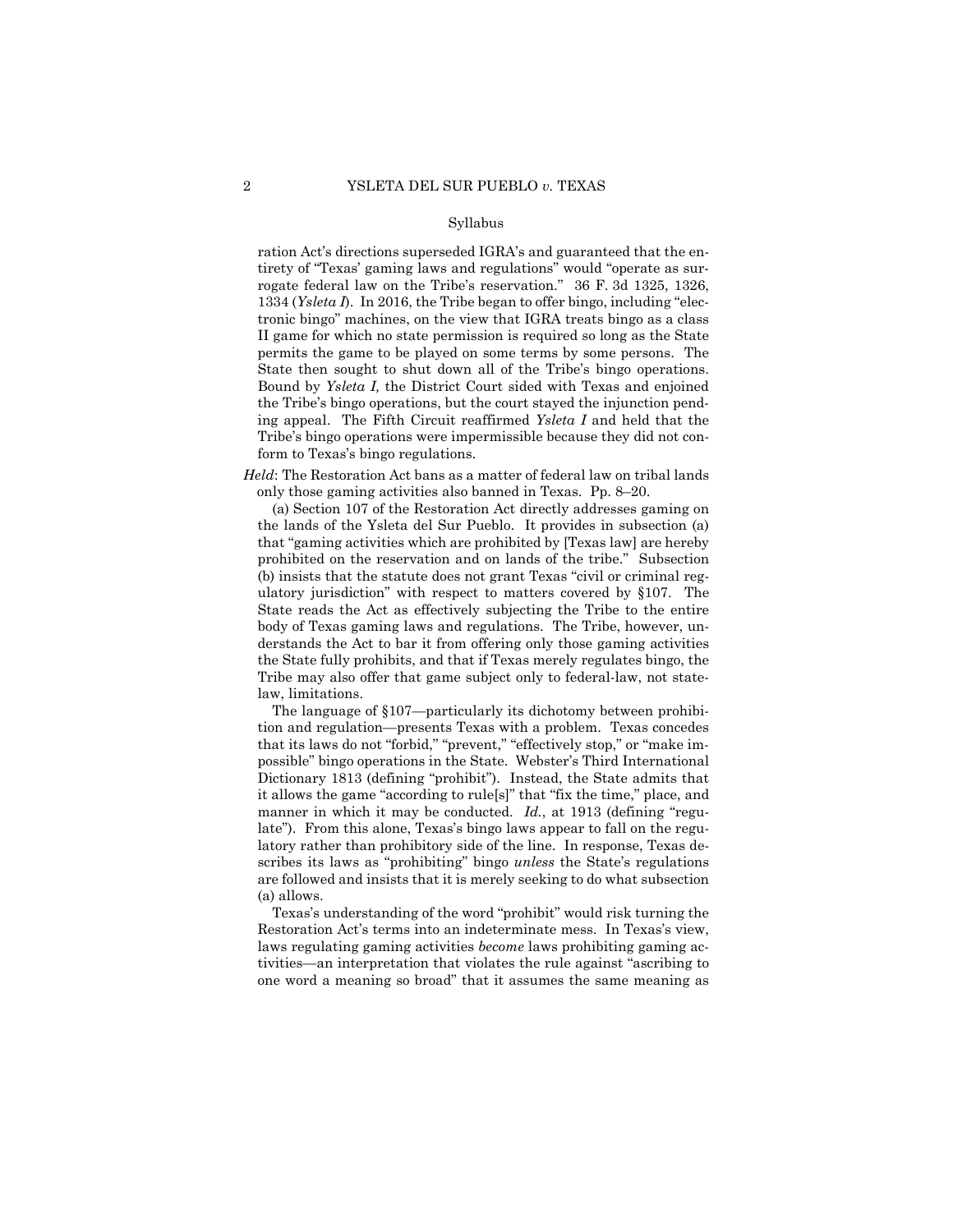another statutory term. *Gustafson* v. *Alloyd Co.,* 513 U. S. 561, 575. Indeterminacy aside, the State's interpretation would leave subsection (b)—denying the State regulatory jurisdiction—with no work to perform. As a result, Texas's interpretation also defies another canon of statutory construction—the rule that courts must normally seek to construe Congress's work "so that effect is given to all provisions." *Corley* v. *United States,* 556 U. S. 303, 314 (internal quotation marks omitted). Seeking to give subsection (b) real work to perform, Texas submits that the provision serves to deny its state courts and gaming commission "jurisdiction" to punish violations of subsection (a) by sending such disputes to federal court instead. But that interpretation only serves to render subsection (c), which grants federal courts "exclusive" jurisdiction over subsection (a) violations, a nullity. A full look at the statute's structure suggests a set of simple and coherent commands; Texas's competing interpretation renders individual statutory terms duplicative and leaves whole provisions without work to perform. Pp. 8–12.

(b) Important contextual clues resolve any remaining questions. Congress passed the Restoration Act six months after this Court handed down its decision in *California* v. *Cabazon Band of Mission Indians,* 480 U. S. 202. There, the Court interpreted Public Law 280 a statute Congress had adopted in 1953 to allow a handful of States to enforce some of their criminal laws on certain tribal lands—to mean that only "prohibitory" state gaming laws could be applied on the Indian lands in question, not state "regulatory" gaming laws. The *Cabazon* Court held that California's bingo laws—materially identical to Texas's laws here—fell on the regulatory side of the ledger. This Court generally assumes that, when Congress enacts statutes, it is aware of this Court's relevant precedents. *Ryan* v. *Valencia Gonzales,* 568 U. S. 57, 66. At the time Congress adopted the Restoration Act, *Cabazon*  was not only *a* relevant precedent; it was *the* precedent. In *Cabazon*'s immediate aftermath, Congress also adopted other laws governing tribal gaming that appeared to reference and employ in different ways *Cabazon*'s distinction between prohibition and regulation. See, *e.g.*, Wampanoag Tribal Council of Gay Head, Inc., Indian Claims Settlement Act of 1987, §9, 101 Stat. 709–710.

None of this is to say that the Tribe may offer gaming on whatever terms it wishes. The Restoration Act provides that a gaming activity prohibited by Texas law is also prohibited on tribal land as a matter of federal law. Other gaming activities are subject to tribal regulation and must conform to the terms and conditions set forth in federal law, including IGRA to the extent applicable. Pp. 12–15.

(c) The State's remaining arguments are unavailing. Pp. 15–19.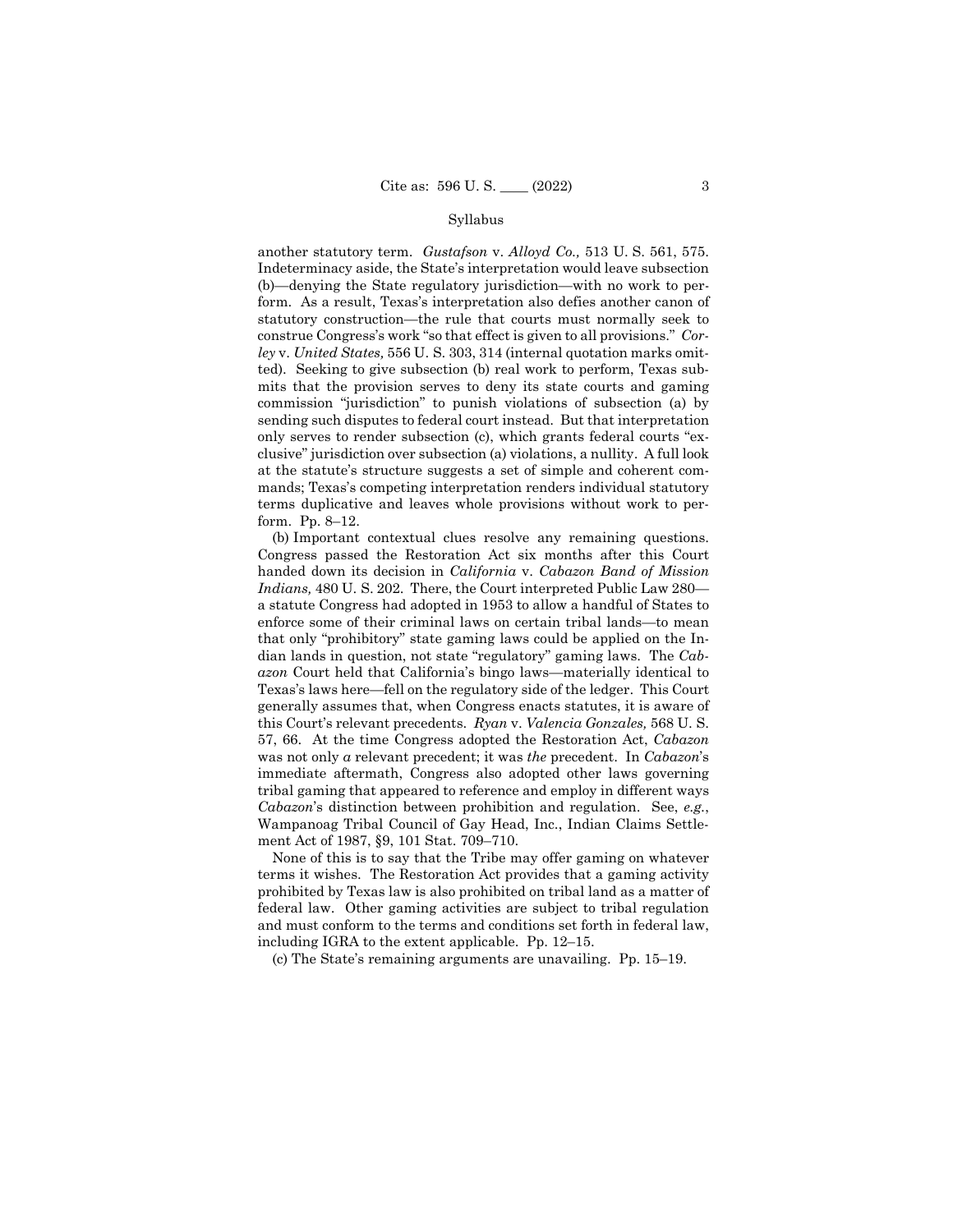(1) Texas asks the Court to focus on subsection (a) of the Restoration Act, which ends with the statement that "[t]he provisions of this subsection are enacted in accordance with the tribe's request in Tribal Resolution No. T. C.–02–86." 101 Stat. 668–669. In that referenced resolution, the Tribe announced its opposition to Texas's legislative efforts to have its gaming laws apply on tribal lands. At the same time, the Tribe also announced its own intention to prohibit gaming on its reservation and authorized the acceptance of federal legislation prohibiting gaming on tribal lands. Texas claims that the reference to the tribal resolution suggests the Restoration Act should be read "broadly" to allow Texas to apply its gaming regulations on tribal lands. As an initial matter, subsection (a) does not purport to incorporate that resolution into federal law—something Congress knows how to do when it wishes, see *e.g.*, 25 U. S. C. §5396(b). In addition, Texas's "broad" reading suffers from the same interpretative challenges already mentioned and defies Congress's apparent adoption of *Cabazon*'s prohibitory/regulatory distinction. Finally, on this Court's interpretation of the Restoration Act, Congress *did* legislate "in accordance with" the Tribe's resolution by expressly granting the Tribe federal recognition and choosing not to apply Texas gaming regulations as surrogate federal law on tribal land. Pp. 15–18.

(2) Texas appeals to public policy and argues that attempts to distinguish between prohibition and regulation are sure to prove "unworkable." It is not, however, this Court's place to question whether Congress adopted the wisest or most workable policy. That the Restoration Act's prohibitory/regulatory distinction can and will generate borderline cases hardly makes it unique among federal statutes. And courts have applied the same prohibitory/regulatory framework for decades under Public Law 280. Moreover, Texas's alternative interpretation poses its own "workability" challenges, as federal courts would be charged with enforcing the minutiae of state gaming regulations governing the conduct of permissible games. Pp. 18–19.

955 F. 3d 408, vacated and remanded.

GORSUCH, J., delivered the opinion of the Court, in which BREYER, SO-TOMAYOR, KAGAN, and BARRETT, JJ., joined. ROBERTS, C. J., filed a dissenting opinion, in which THOMAS, ALITO, and KAVANAUGH, JJ., joined.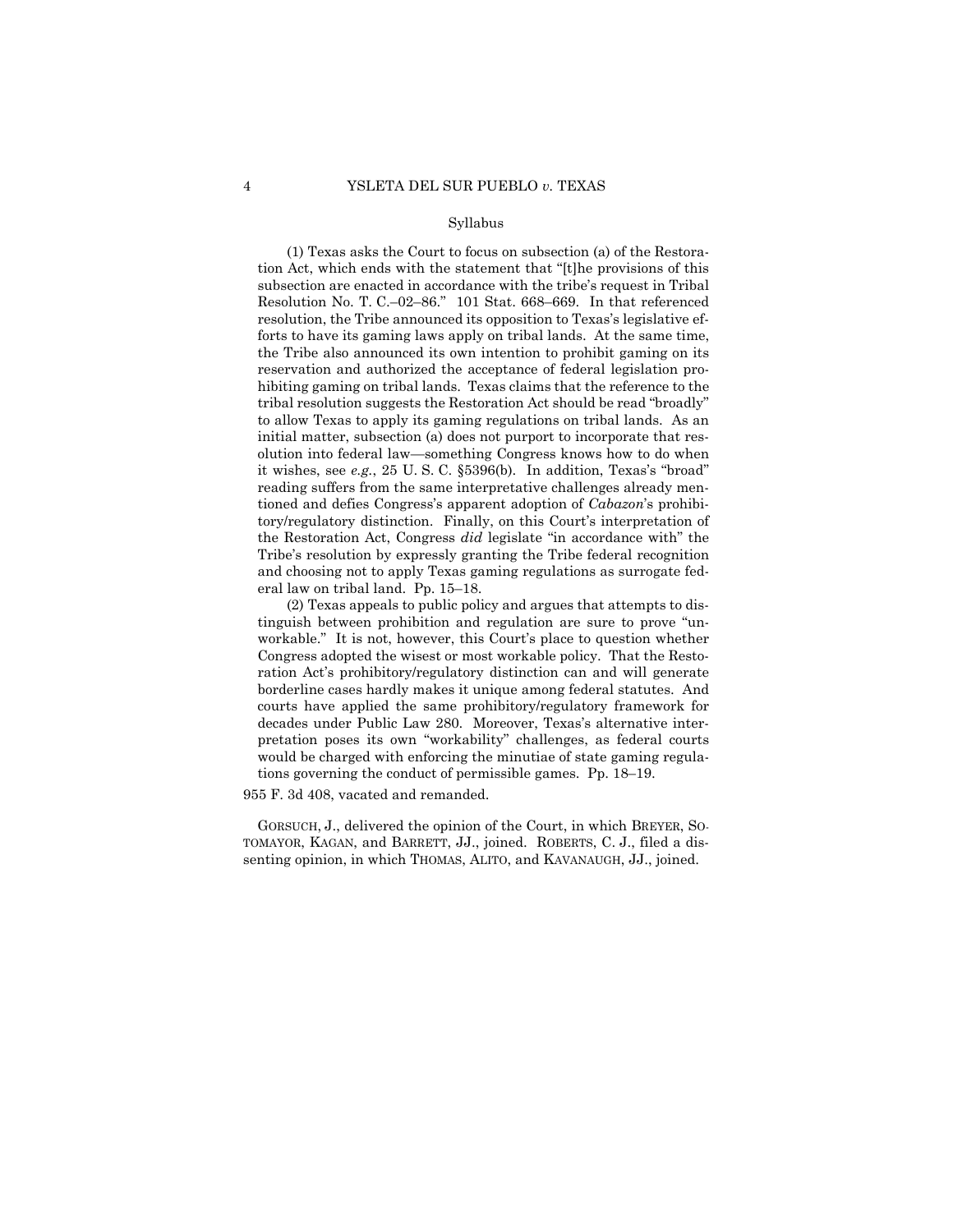NOTICE: This opinion is subject to formal revision before publication in the preliminary print of the United States Reports. Readers are requested to notify the Reporter of Decisions, Supreme Court of the United States, Wash-ington, D. C. 20543, of any typographical or other formal errors, in order that corrections may be made before the preliminary print goes to press.

# $\frac{1}{2}$  ,  $\frac{1}{2}$  ,  $\frac{1}{2}$  ,  $\frac{1}{2}$  ,  $\frac{1}{2}$  ,  $\frac{1}{2}$  ,  $\frac{1}{2}$ **SUPREME COURT OF THE UNITED STATES**

### $\frac{1}{2}$  ,  $\frac{1}{2}$  ,  $\frac{1}{2}$  ,  $\frac{1}{2}$  ,  $\frac{1}{2}$  ,  $\frac{1}{2}$ No. 20–493

# YSLETA DEL SUR PUEBLO, ET AL., PETITIONERS *v.*  TEXAS

# ON WRIT OF CERTIORARI TO THE UNITED STATES COURT OF APPEALS FOR THE FIFTH CIRCUIT

### [June 15, 2022]

# JUSTICE GORSUCH delivered the opinion of the Court.

(1945). In this case, Texas contends that Congress ex-Native American Tribes possess "inherent sovereign authority over their members and territories." *Oklahoma Tax Comm'n* v. *Citizen Band Potawatomi Tribe of Okla*., 498 U. S. 505, 509 (1991). Under our Constitution, treaties, and laws, Congress too bears vital responsibilities in the field of tribal affairs. See, *e.g.*, *United States* v. *Lara*, 541 U. S. 193, 200 (2004). From time to time, Congress has exercised its authority to allow state law to apply on tribal lands where it otherwise would not. See *Santa Clara Pueblo* v. *Martinez*, 436 U. S. 49, 60 (1978); *Bryan* v. *Itasca County*, 426 U. S. 373, 392 (1976); *Rice* v. *Olson*, 324 U. S. 786, 789 pressly ordained that all of its gaming laws should be treated as surrogate federal law enforceable on the Ysleta del Sur Pueblo Reservation. In the end, however, we find no evidence Congress endowed state law with anything like the power Texas claims.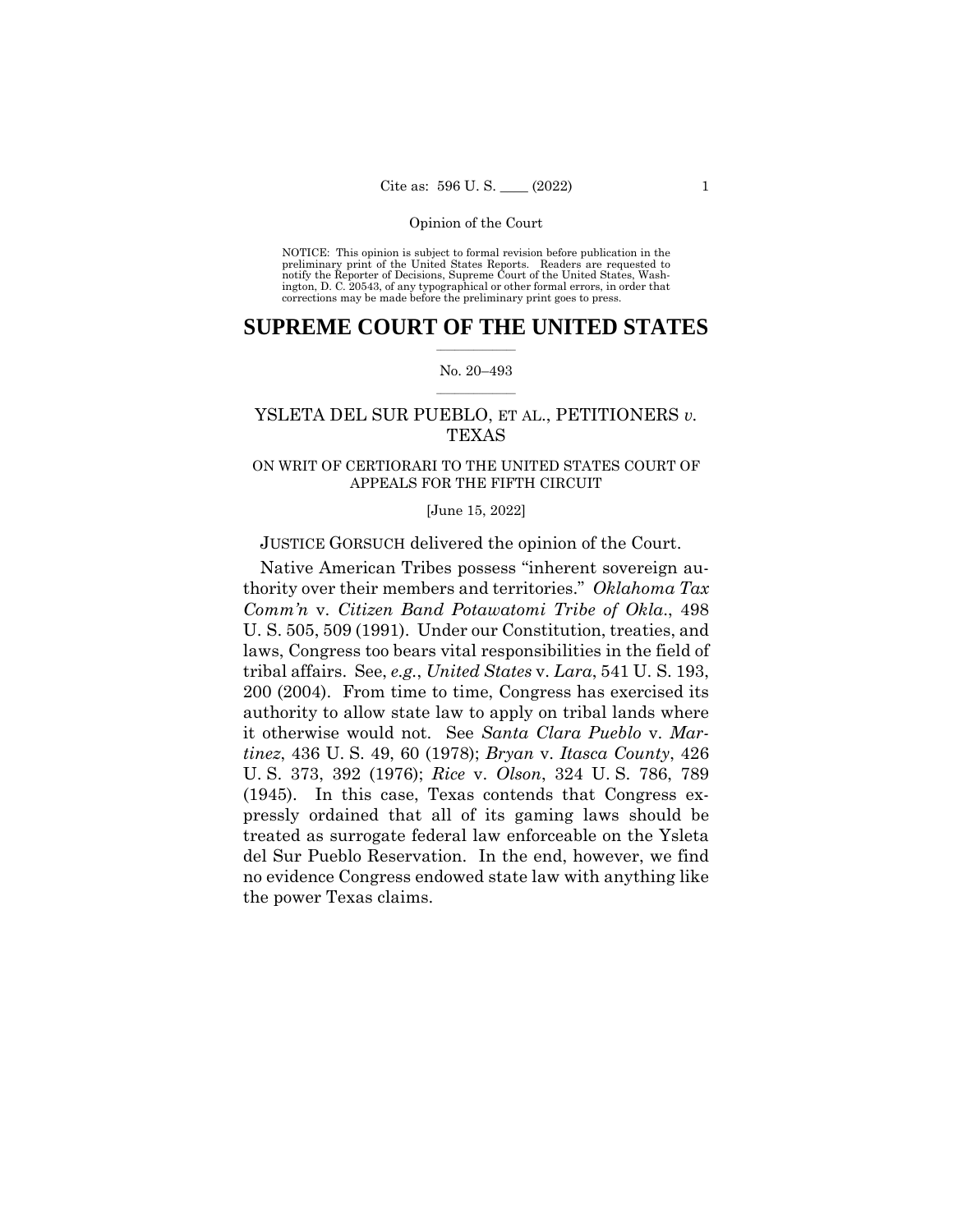# I A

The Ysleta del Sur Pueblo is one of three federally recognized Indian Tribes in Texas. Its reservation lies near El Paso, and the Tribe today includes over 4,000 enrolled members. See About Us, Ysleta del Sur Pueblo (June 2022), https://www.ysletadelsurpueblo.org/about-us. The Tribe traces its roots back to the 1680 Pueblo Revolt against the Spanish in New Mexico. In the revolt's aftermath, the Spanish retreated from Santa Fe to El Paso, and a large number of Ysleta Pueblo Indians accompanied them. S. Rep. No. 100–90, p. 6 (1987) (Senate Report); W. Timmons, El Paso 18 (1990) (Timmons). Soon, tribal members built the Ysleta Mission, the oldest church in Texas, and in 1751 Spain granted 23,000 acres to the Tribe for its homeland. See Senate Report 6–7; Timmons 36.

Things changed for the Tribe after Texas gained statehood in 1845. The State disregarded Spain's land grant and began incorporating a town on tribal lands and issuing land patents to non-Indians. Senate Report 6–7. Over the years that followed, the Tribe repeatedly lost lands "without recompense." Timmons 181. Yet some tribal members remained on parts of their homeland, "determin[ed] to preserve [their] language, customs, and traditions." *Ibid*. In the late 1890s, the Tribe adopted a constitution to ensure "the survival of [its] ancient tribal organization." *Ibid.* After years of struggle, the Tribe also won formal recognition from Texas in 1967 and Congress the following year. *Id.*, at 260–261. In its 1968 legislation, Congress assigned its trust responsibilities for the Tribe to Texas. 82 Stat. 93. That trust relationship was important, as it ensured the Tribe would retain the remaining 100 acres of land it possessed and gain access to certain tribal funding programs. See Timmons 261; see also R. Chambers, Judicial Enforcement of the Federal Trust Responsibility to Indians, 27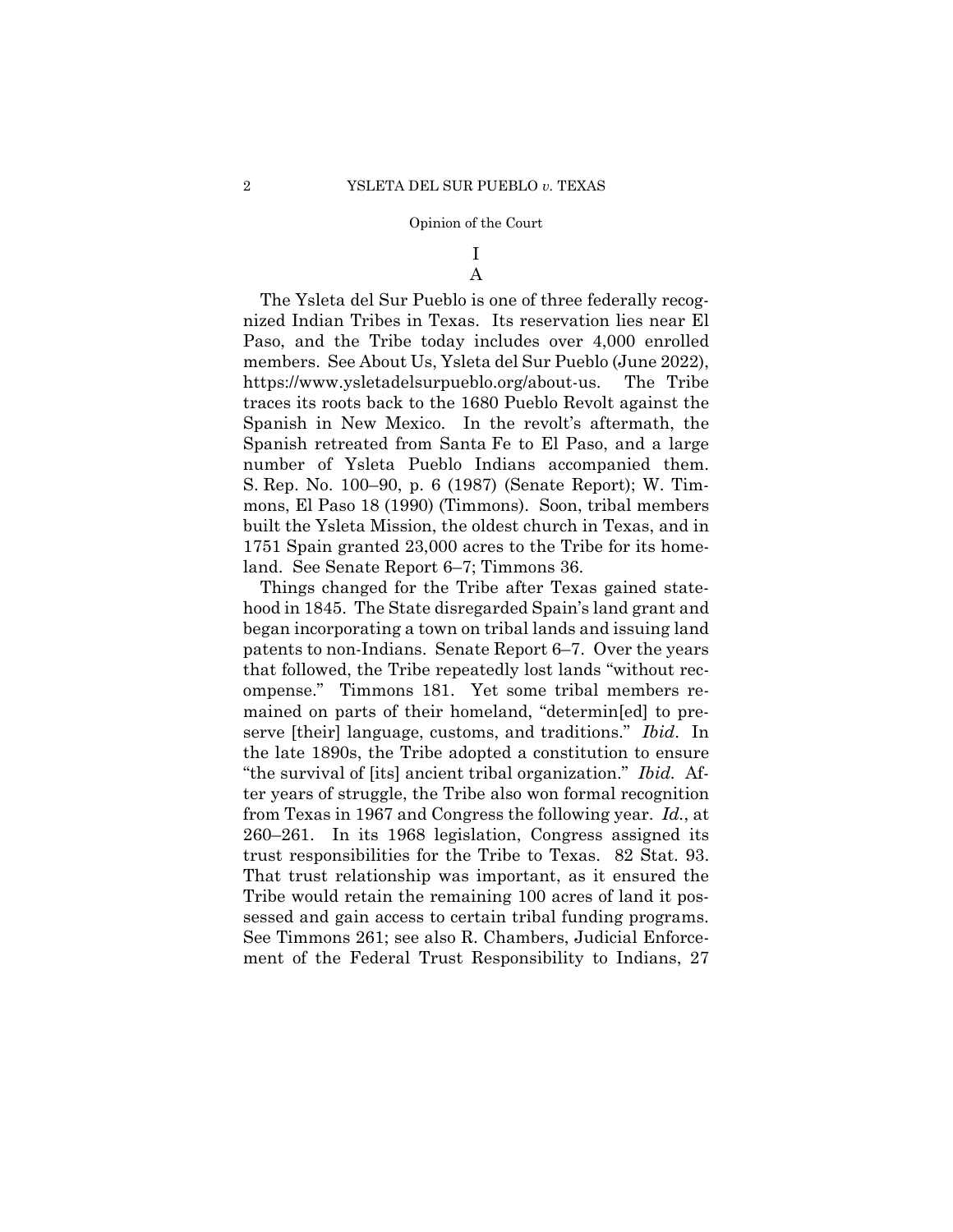Stan. L. Rev. 1213, 1233–1234 (1975) (discussing trust obligations).

This arrangement persisted until 1983. That year, Texas renounced its trust responsibilities, asserting that they were inconsistent with the State's Constitution. See 2019 WL 639971, \*1 (WD Tex., Feb. 14, 2019). The Tribe responded to this development by seeking new congressional legislation to reestablish its trust relationship with the federal government. But that effort quickly became bogged down in a dispute. Of all things, it concerned bingo. Texas, it seems, worried that allowing tribal gaming would have a detrimental effect on "existing charitable bingo operations in the State of Texas." App. to Pet. for Cert. 121. And because Texas judged that its laws would be inapplicable on tribal lands without federal approval, the State opposed any new federal trust legislation unless it included a special provision permitting it to apply its own gaming laws on the Tribe's lands. See *ibid*.

# B

 tribal lands. *Cabazon*, 480 U. S., at 209–210. But if state Years of negotiations ensued. But one development during this period turned out to have particular salience even though it did not immediately concern either the Tribe or Texas. In February 1987, this Court issued *California* v. *Cabazon Band of Mission Indians*, 480 U. S. 202. In it, the Court addressed Public Law 280, a statute Congress had adopted in 1953 to allow a handful of States to enforce some of their criminal—but not certain of their civil—laws on particular tribal lands. See *Bryan*, 426 U. S., at 383–385. Seeking to apply that statutory direction in the context of Indian gaming, the Court held that, if a state law *prohibits* a particular game, it falls within Public Law 280's grant of criminal jurisdiction and a State may enforce its ban on laws merely *regulate* a game's availability, the Court ruled, Public Law 280 does not permit a State to enforce its rules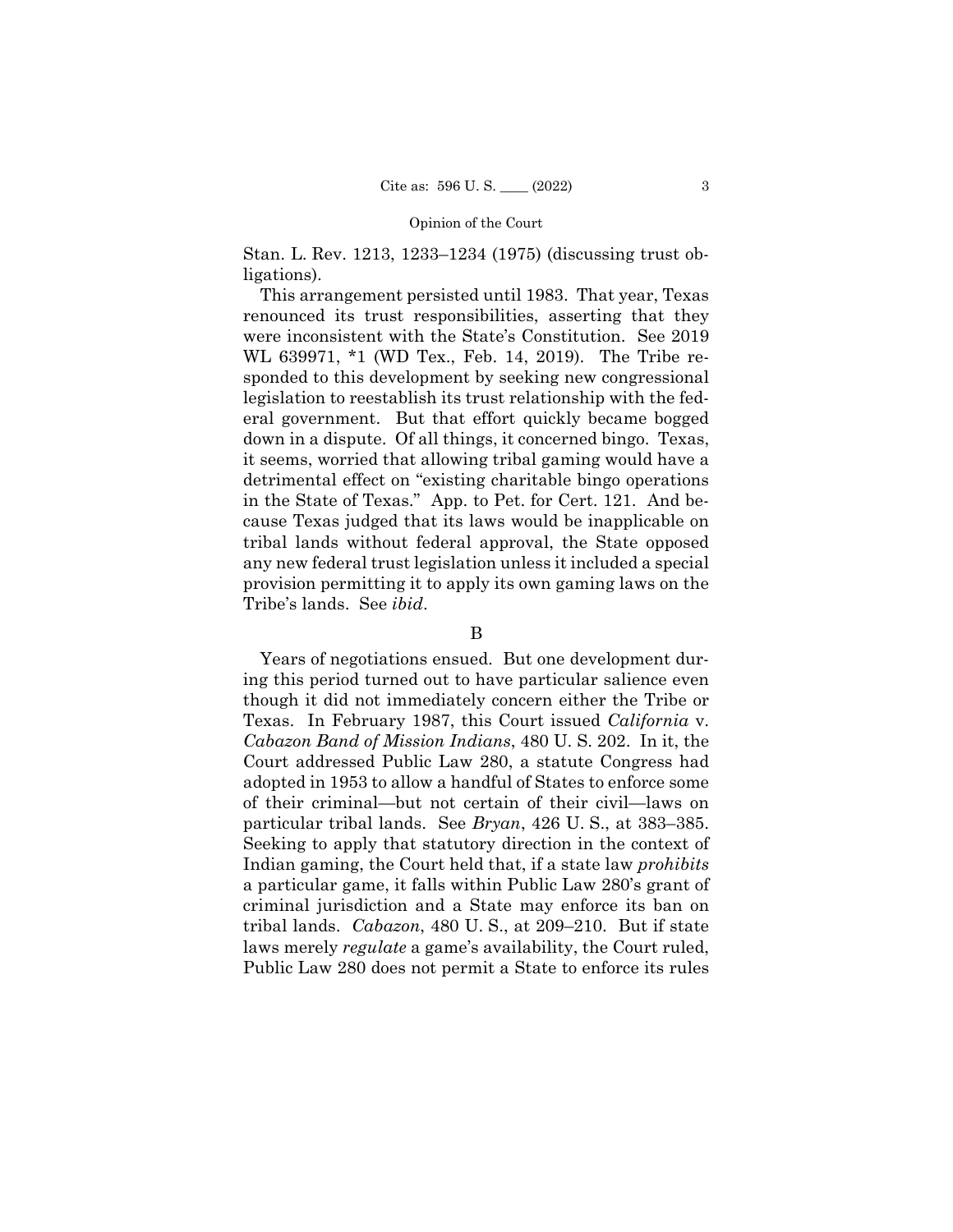on tribal lands. See *id.*, at 210–211*.* 

The Court then turned to apply this prohibitory/regulatory distinction to California's bingo laws. Much like Texas today, California in 1987 permitted bingo in various circumstances (including for charitable purposes), but treated deviations from its rules as criminal violations. See *id.*, at 205, 208–209. Because California allowed *some* bingo to be played, the Court reasoned, the State "regulate[d] rather than prohibit[ed]" the game. *Id.*, at 211. From this, it followed that Public Law 280 did not authorize the State to apply its own bingo laws on tribal lands. *Id.*, at 210–211. In reaching this conclusion, the Court rejected California's suggestion that its laws were prohibitory rather than regulatory because they were enforceable by criminal sanctions, explaining that "an otherwise regulatory law" is not enforceable under Public Law 280 merely because a State labels it "criminal." *Id.*, at 211. "Otherwise," the Court explained, Public Law 280's "distinction" between criminal and civil laws "could easily be avoided." *Ibid*.

 ration Act, 101 Stat. 666 (Restoration Act). In that law, It appears the Court's decision helped catalyze new legislation. After *Cabazon*, "congressional efforts to pass [Indian gaming] legislation . . . that had been ongoing since 1983 gained momentum, with Indian tribes' position strengthened." W. Wood, The (Potential) Legal History of Indian Gaming, 63 Ariz. L. Rev. 969, 1027, and n. 353 (2021) (Wood). In fact, just six months after the decision, in August 1987, Congress finally adopted the Ysleta del Sur and Alabama and Coushatta Indian Tribes of Texas Resto-Congress restored the Tribe's federal trust status. And to resolve Texas's gaming objections, Congress seemingly drew straight from *Cabazon*, employing its distinction between prohibited and regulated gaming activity. The Restoration Act "prohibited" as a matter of federal law "[a]ll gaming activities which are prohibited by the laws of the State of Texas." 101 Stat. 668. But the Act also provided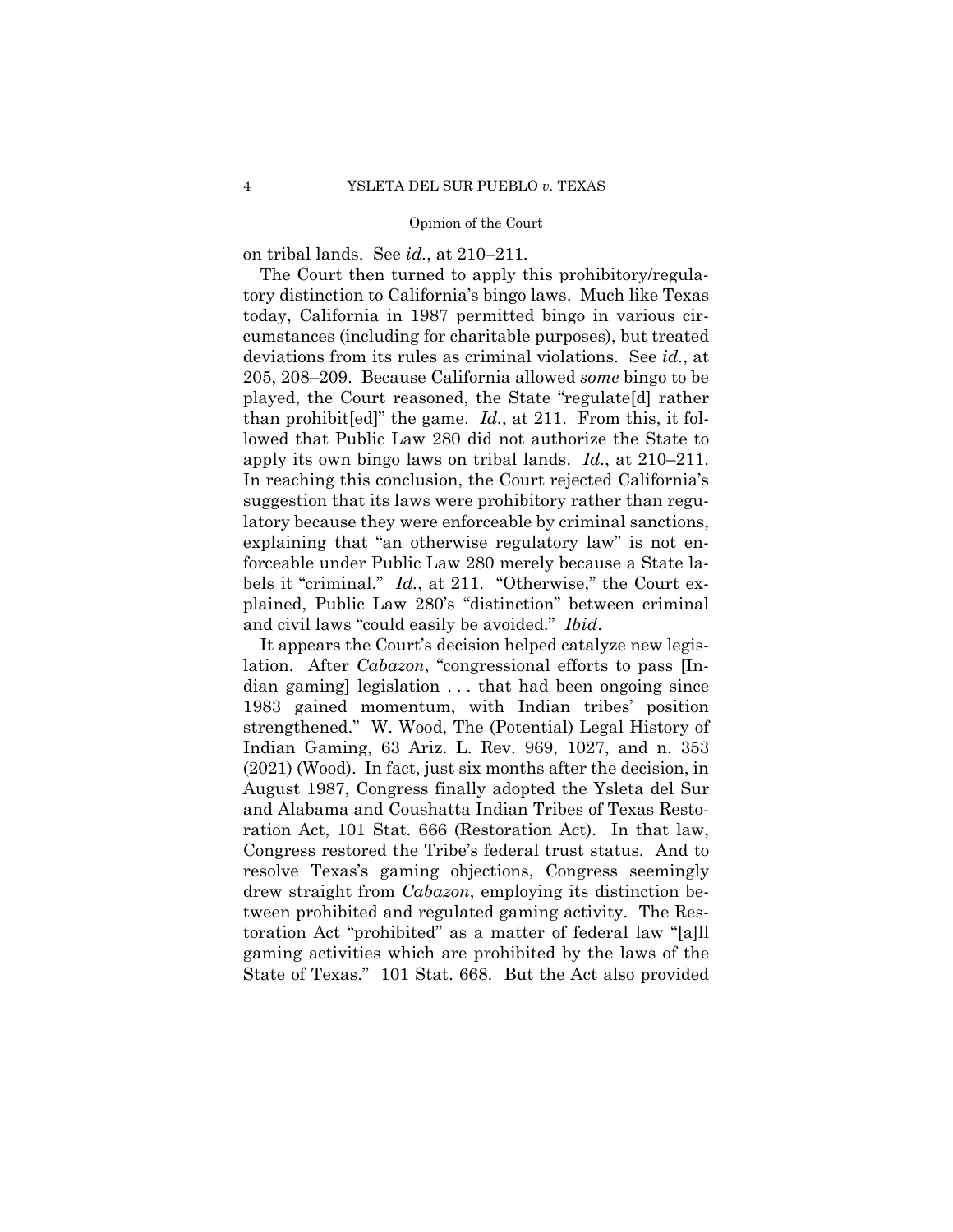that it should not be "construed as a grant of civil or criminal regulatory jurisdiction to the State of Texas." *Id.*, at 669.

 latory Act (IGRA), 102 Stat. 2467, 25 U. S. C. § 2701 *et seq.*; That was not all Congress did. Because *Cabazon* left certain States unable to apply their gaming regulations on Indian reservations, some feared the Court's decision opened the door to a significant amount of new and unregulated gaming on tribal lands. See R. Anderson, S. Krakoff, & B. Berger, American Indian Law: Cases and Commentary 479–480 (4th ed. 2020) (Anderson). In 1988, Congress sought to fill that perceived void by adopting its own comprehensive national legislation: the Indian Gaming Regu-Anderson 479–482. IGRA established rules for three separate classes of games. Relevant here, the law permitted Tribes to offer so-called class II games—like bingo—in States that "permi[t] such gaming for any purpose by any person, organization or entity."  $\S 2710(b)(1)(A)$ . Meanwhile, the statute allowed Tribes to offer class III games like blackjack and baccarat—but only pursuant to tribal/state compacts. § 2703(8); Anderson 480. To ensure compliance with the statute's terms, IGRA created the National Indian Gaming Commission. § 2704(a).

 $\mathcal{C}$ 

In the 1990s, the Tribe sought to negotiate a compact with Texas to offer class III games pursuant to IGRA. But Texas refused to come to the table. It argued that the Restoration Act displaced IGRA and required the Tribe to follow all of the State's gaming laws on tribal lands.

That dispute quickly found its way to court. Initially, a federal district court granted summary judgment for the Tribe, holding that Texas violated IGRA by failing to negotiate in good faith. On appeal, however, the Fifth Circuit reversed. That court held that the Restoration Act's directions superseded IGRA's and guaranteed that all of "Texas'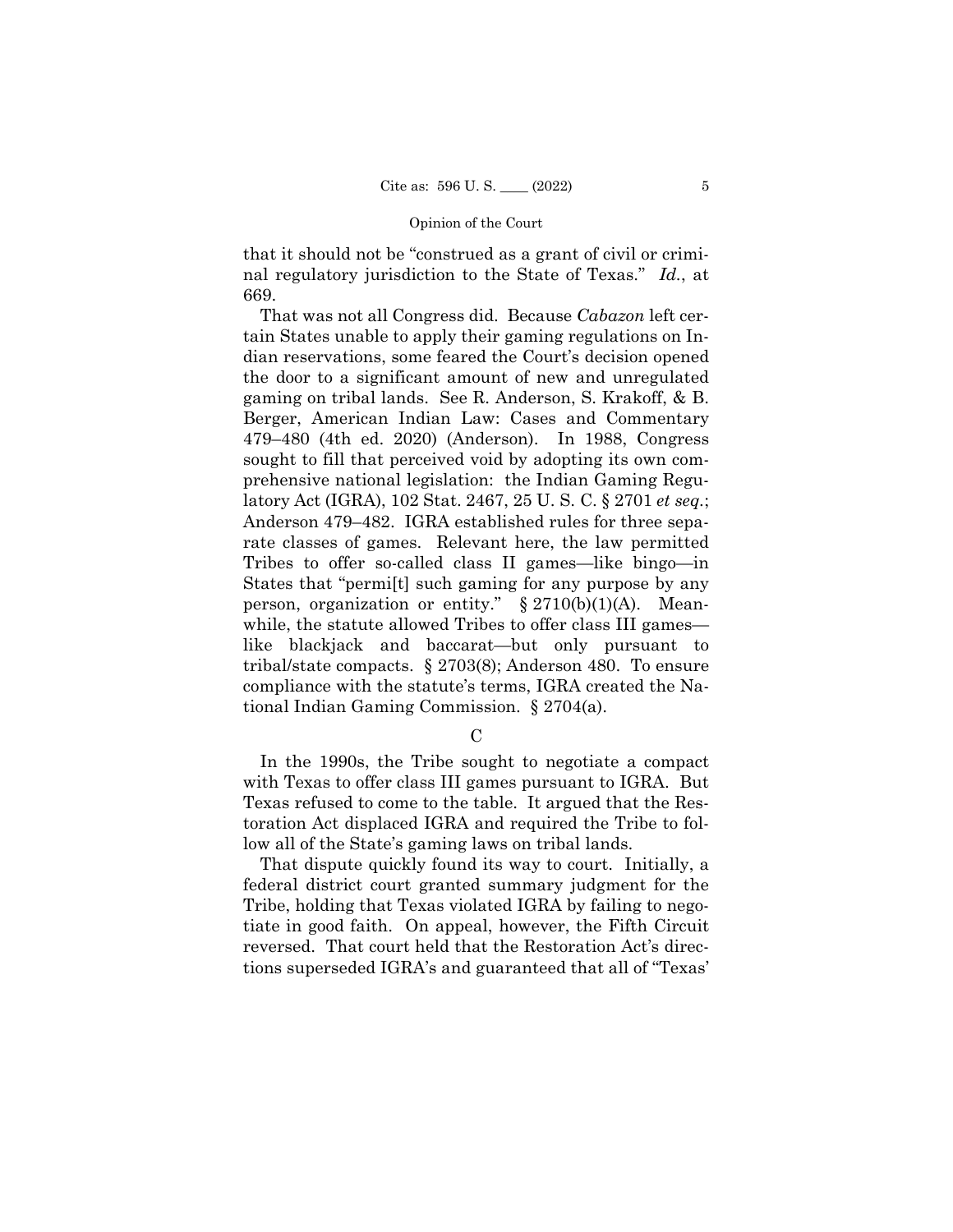gaming laws and regulations" would "operate as surrogate federal law on the Tribe's reservation." *Ysleta del Sur Pueblo* v. *Texas*, 36 F. 3d 1325, 1326, 1334 (1994) (*Ysleta I*).

A quarter century of confusion and litigation followed. Repeatedly, the Tribe sought to conduct gaming operations within the confines of *Ysleta I* at its Speaking Rock Entertainment Center, which houses restaurants, bars, and concert venues. Repeatedly, Texas argued that the Tribe's activities exceeded the Fifth Circuit's mandate. Faced with these disputes, lower courts experimented with a variety of approaches: enjoining all on-reservation gaming, instructing the Tribe to seek licenses from Texas regulators, and even requiring the Tribe to obtain preapproval from a federal court before offering any new gaming operations. One court described this process as having "transformed [it] into a quasi-regulatory body overseeing and monitoring the minutiae of the [Tribe's] gaming-related conduct." *Texas* v. *Ysleta del Sur Pueblo*, 2016 WL 3039991, \*19 (WD Tex., May 27, 2016).

### D

The current case represents just the latest in this long line. In 2016, the Tribe began offering bingo. On its view, it was free to offer at least this game because IGRA treats bingo as a class II game for which no state permission is required so long as the State permits the game to be played on some terms by some persons. See 25 U. S. C. § 2710(b)(1)(A). Citing IGRA, the Tribe did not just offer the sort of bingo played in church halls across the country. It also offered "electronic bingo," a game in which patrons sit at "machines [that] look similar to a traditional slot machine." 2019 WL 639971, \*5 (internal quotation marks omitted). Unlike typical slot machines, however, "the underlying game is run using historical bingo draws." *Ibid*.

The State responded by seeking to shut down all of the Tribe's bingo operations. Whatever IGRA may allow, Texas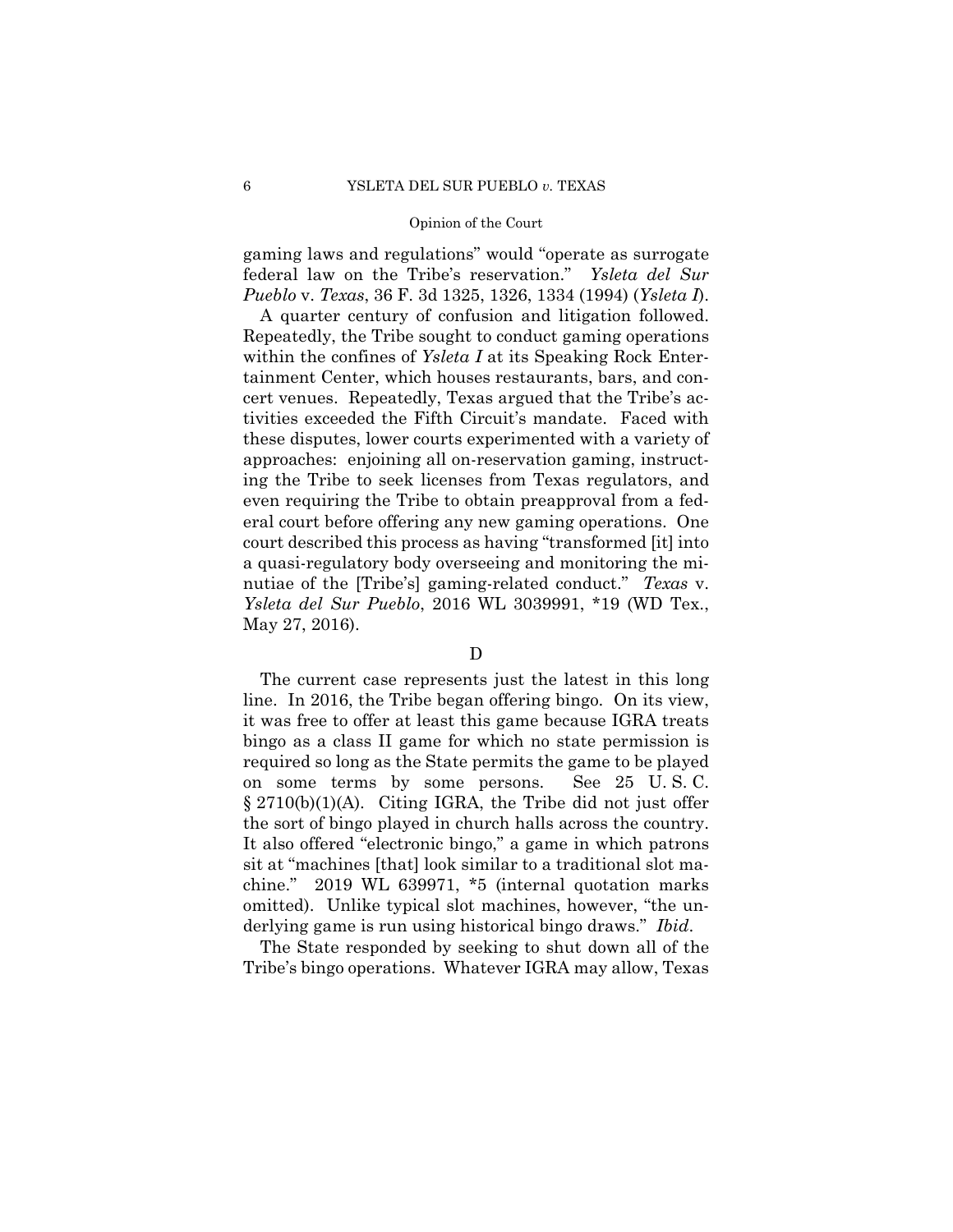argued, the Fifth Circuit was clear in *Ysleta I* that the Restoration Act forbids the Tribe from defying any of the State's gaming regulations. And, Texas stressed, under its laws bingo remains permissible today only for charitable purposes and only subject to a broad array of regulations.

Finding itself bound by *Ysleta I*, the District Court sided with Texas and enjoined the Tribe's bingo operations*.* But the court also chose to stay its injunction pending appeal. The court did so because it thought that either the Fifth Circuit or this Court might wish to reconsider *Ysleta I*. See 2019 WL 5589051, \*1 (WD Tex., Mar. 28, 2019). After all, the Restoration Act effectively federalizes only those state laws that *prohibit* gaming activities. The statute expressly states that nothing in it may be read as authorizing Texas to enforce criminal or civil *regulations* on tribal lands. And when it comes to bingo, the State permits at least some forms of the game subject to regulation. In the District Court's judgment, "the Tribe [had] a sufficient likelihood of success on the merits" under the terms of the Restoration Act "to support a stay." *Ibid*. The District Court further found that, without a stay, the injury to the Tribe would be "truly irreparable." *Id.*, at \*2. Speaking Rock's revenues account for 60 percent of the Tribe's operating budget, which supports "significant educational, governmental, and charitable initiatives." *Ibid*; Brief for Petitioners 17. And when Speaking Rock closed due to one of the many previous disputes, tribal unemployment rose from 3 to 28 percent. See *id.*, at 18.

On appeal, the Fifth Circuit "re-reaffirm[ed]" *Ysleta I* and held that the decision "resolve<sup>[d]</sup> this dispute." 955 F. 3d 408, 414, 417 (2020). *Ysleta I* expressly held that all of "Texas' gaming laws and regulations . . . operate as surrogate federal law on the Tribe's reservation." 955 F. 3d, at 414 (emphasis deleted). And because the Tribe's bingo operations did not conform to the State's bingo regulations, the court held, they were impermissible. *Ibid*.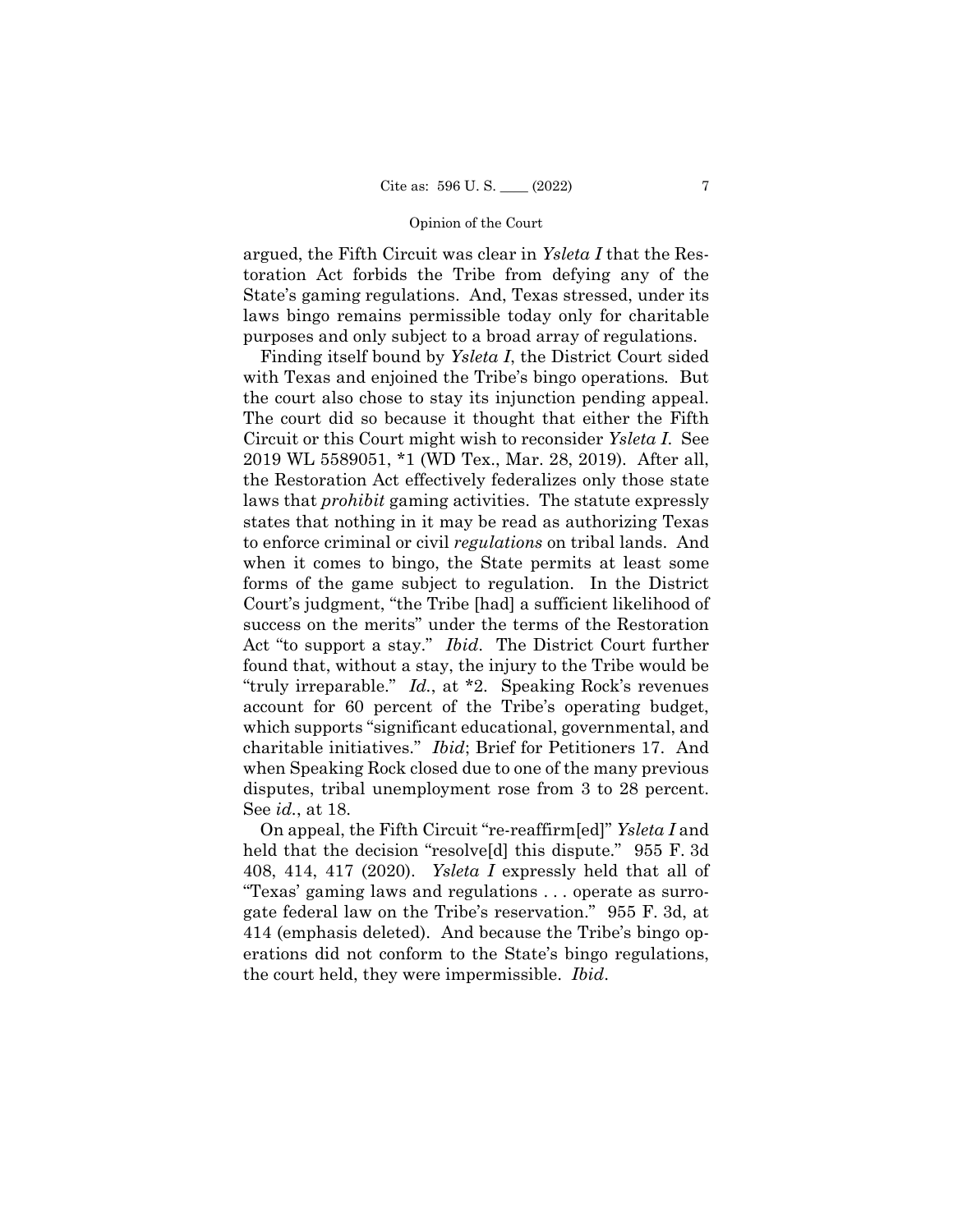After the Tribe filed a petition for certiorari, this Court called for the views of the Solicitor General. The United States argued that the Fifth Circuit's understanding of the Restoration Act took a wrong turn in *Ysleta I* and urged us to correct the error. See Brief for United States as *Amicus Curiae* on Pet. for Cert. 1. Ultimately, we agreed to take up this case to consider that question.  $595 \text{ U.S.}$   $\_\_ (2021)$ .

# II A

Before us, the parties offer two very different accounts of the Restoration Act. The State, in its only argument in support of regulatory jurisdiction over the Tribe's gaming activities, reads the Act as effectively subjecting the Tribe to the entire body of Texas gaming laws and regulations, just as the Fifth Circuit held in *Ysleta I*. The Tribe understands the Act to bar it from offering only those gaming activities the State fully prohibits. Consistent with *Cabazon*, the Tribe submits, if Texas merely regulates a game like bingo, it may offer that game—and it may do so subject only to the limits found in federal law and its own law, not state law.

To resolve the parties' disagreement, we turn to § 107 of the Restoration Act, where Congress directly addressed gaming on the Tribe's lands and said this:

# "**SEC. 107. GAMING ACTIVITIES**.

(a) IN GENERAL.—All gaming activities which are prohibited by the laws of the State of Texas are hereby prohibited on the reservation and on lands of the tribe. Any violation of the prohibition provided in this subsection shall be subject to the same civil and criminal penalties that are provided by the laws of the State of Texas. The provisions of this subsection are enacted in accordance with the tribe's request in Tribal Resolution No. T.C.–02–86 which was approved and certified on March 12, 1986.

(b) NO STATE REGULATORY JURISDICTION.—Nothing in this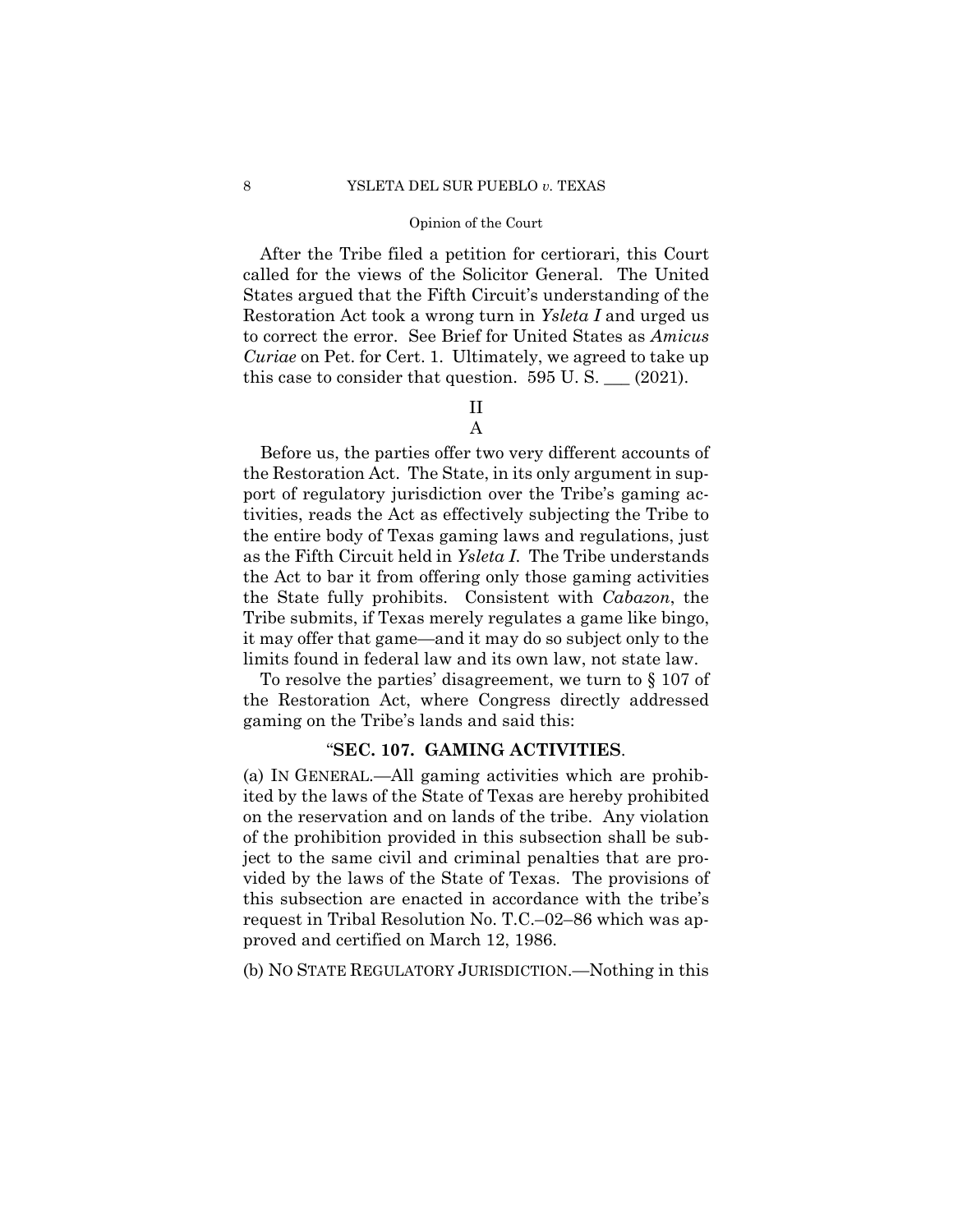section shall be construed as a grant of civil or criminal regulatory jurisdiction to the State of Texas.

(c) JURISDICTION OVER ENFORCEMENT AGAINST MEMBERS.— [T]he courts of the United States shall have exclusive jurisdiction over any offense in violation of subsection (a) that is committed by the tribe . . . ." 101 Stat. 668–669.

Perhaps the most striking feature about this language is its dichotomy between prohibition and regulation. On the one hand, subsection (a) says that gaming activities *prohibited* by state law are also prohibited as a matter of federal law (using some variation of the word "prohibited" no fewer than three times). On the other hand, subsection (b) insists that the statute does not grant Texas civil or criminal *regulatory* jurisdiction with respect to matters covered by this "section," a section concerned exclusively with gaming. The implication that Congress drew from *Cabazon* and meant for us to apply its same prohibitory/regulatory framework here seems almost impossible to ignore. See Part II–B, *infra*.

But before getting to that, we start with a careful look at the statute's terms standing on their own. Often enough in ordinary speech, to *prohibit* something means to "forbid," "prevent," or "effectively stop" it, or "make [it] impossible." Webster's Third International Dictionary 1813 (1986) (Webster's Third); see 7 Oxford English Dictionary 596 (2d ed. 1989) (OED); Black's Law Dictionary 1212 (6th ed. 1990) (Black's). Meanwhile, to *regulate* something is usually understood to mean to "fix the time, amount, degree, or rate" of an activity "according to rule[s]." Webster's Third 1913; see 8 OED 524; Black's 1286. Frequently, then, the two words are "not synonymous." *Id.*, at 1212.

That fact presents Texas with a problem. The State concedes that its laws do not forbid, prevent, effectively stop, or make bingo impossible. Instead, the State admits that it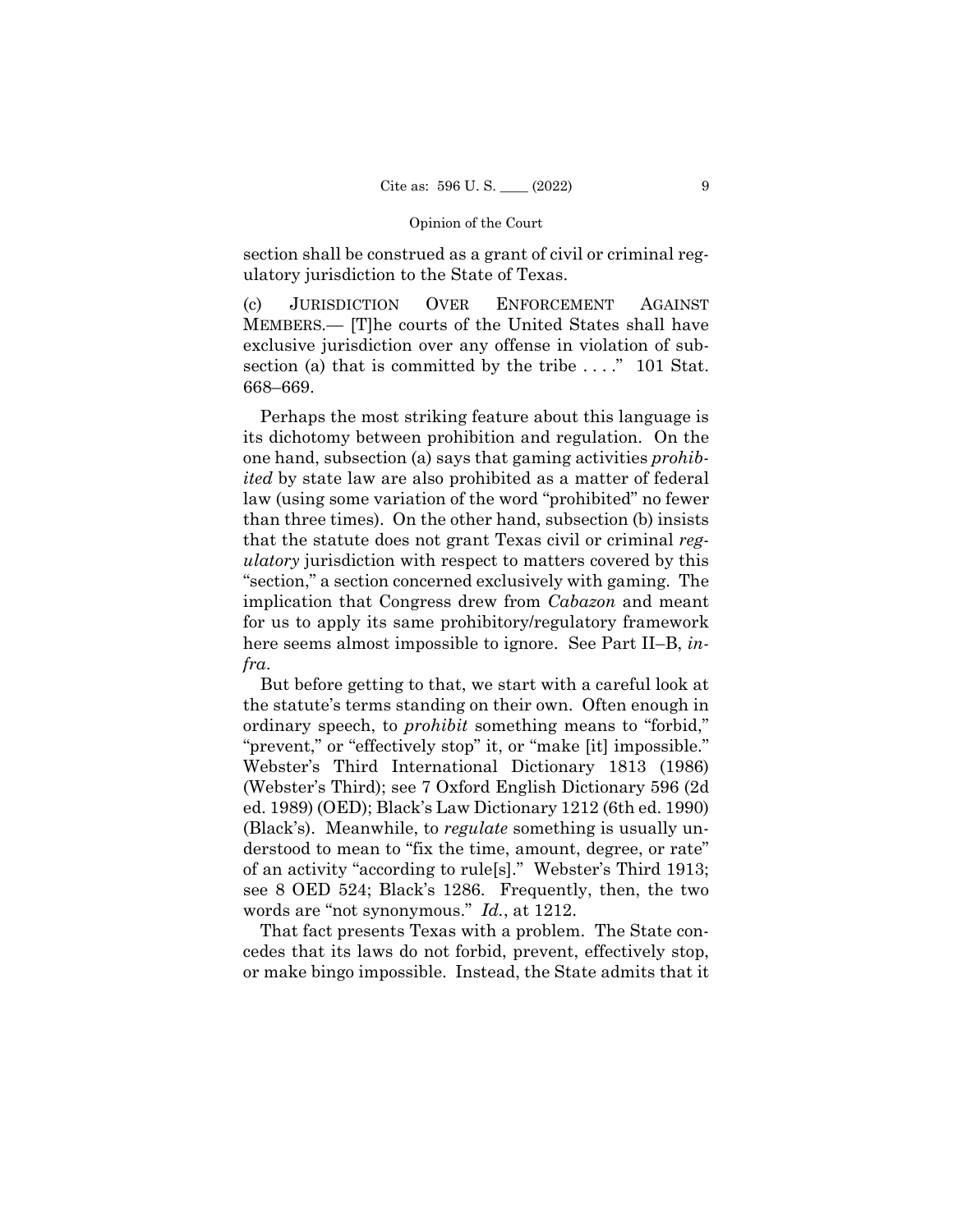allows the game subject to fixed rules about the time, place, and manner in which it may be conducted. See Brief for Respondent 5. From this alone, it would seem to follow that Texas's laws fall on the regulatory rather than prohibitory side of the line—and thus may not be applied on tribal lands under the terms of subsection (b).

To be sure, Texas is not without a reply. It observes that in everyday speech someone could describe its laws as "prohibiting" bingo *unless* the State's time, place, and manner regulations are followed. After all, conducting bingo or any other game in defiance of state regulations can lead not just to a civil citation, but to a criminal prosecution too. See Tex. Occ. Code Ann. § 2001.551(c) (West 2019). In this sense, the State submits, it seeks to do exactly what subsection (a) allows—"prohibit" bingo that is not conducted for charitable purposes and compliant with all its state gaming regulations.

 term. *Gustafson* v. *Alloyd Co.*, 513 U. S. 561, 575 (1995). That much we find hard to see. Maybe in isolation or in another context, Texas's understanding of the word "prohibit" would make sense. But here it risks rendering the Restoration Act a jumble. No one questions that Texas "regulates" bingo by fixing the time, place, and manner in which the game may be conducted. The State submits only that, in some sense, its laws *also* "prohibit" bingo—when the game fails to comply with the State's time, place, and manner regulations. But on that reading, the law's dichotomy between prohibition and regulation collapses. Laws regulating gaming activities *become* laws prohibiting gaming activities. It's an interpretation that violates our usual rule against "ascribing to one word a meaning so broad" that it assumes the same meaning as another statutory It's a view that defies our usual presumption that "differences in language like this convey differences in meaning." *Henson* v. *Santander Consumer USA Inc.*, 582 U. S. \_\_\_, \_\_\_ (2017) (slip op., at 6). And perhaps most tellingly, it is a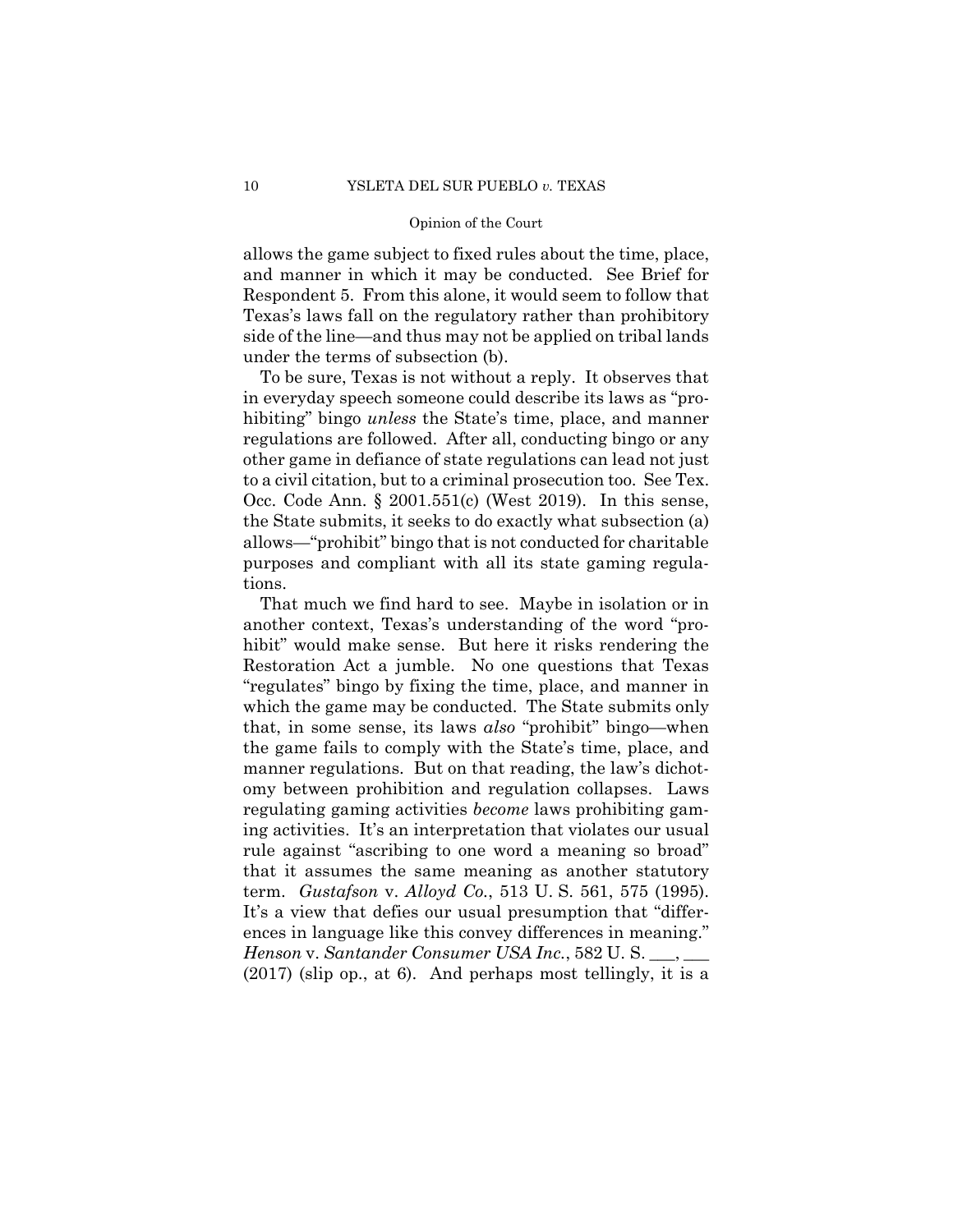construction that renders state gaming regulations simultaneously both (permissible) prohibitions and (impermissible) regulations. Rather than supply coherent guidance, Texas's reading of the law renders it an indeterminate mess.

The State's interpretation of subsection (a) presents another related problem. Suppose we could somehow overlook the indeterminacy its interpretation yields and adopt the State's view that it may "prohibit" bingo under subsection (a) not merely by outlawing bingo altogether but also by dictating the time, place, and manner in which it is played. On that account, subsection (b) would be left with no work to perform, its terms dead letters all. Yes, subsection (b) *says* that it does not federalize Texas's civil and criminal gaming regulations on tribal land. But, the State effectively suggests, we should turn a blind eye to all that. It's a result that defies yet another of our longstanding canons of statutory construction—this one, the rule that we must normally seek to construe Congress's work "so that effect is given to all provisions, so that no part will be inoperative or superfluous, void or insignificant." *Corley* v. *United States*, 556 U. S. 303, 314 (2009) (internal quotation marks omitted).

Seeking a way around these problems, Texas only stumbles on another. The State submits that subsection (b) performs real work even on its reading by denying its courts and gaming commission "jurisdiction" to punish violations of subsection (a) and sending disputes over "regulatory" violations to federal court instead. The dissent also embraces this approach. See *post*, at 14–15. But this understanding of subsection (b) only serves to render still *another* portion of the statute—subsection (c)—a nullity. Titled "Jurisdiction Over Enforcement Against Members," subsection (c) grants the federal courts "exclusive" jurisdiction over violations of subsection (a), and it also permits Texas to "brin[g]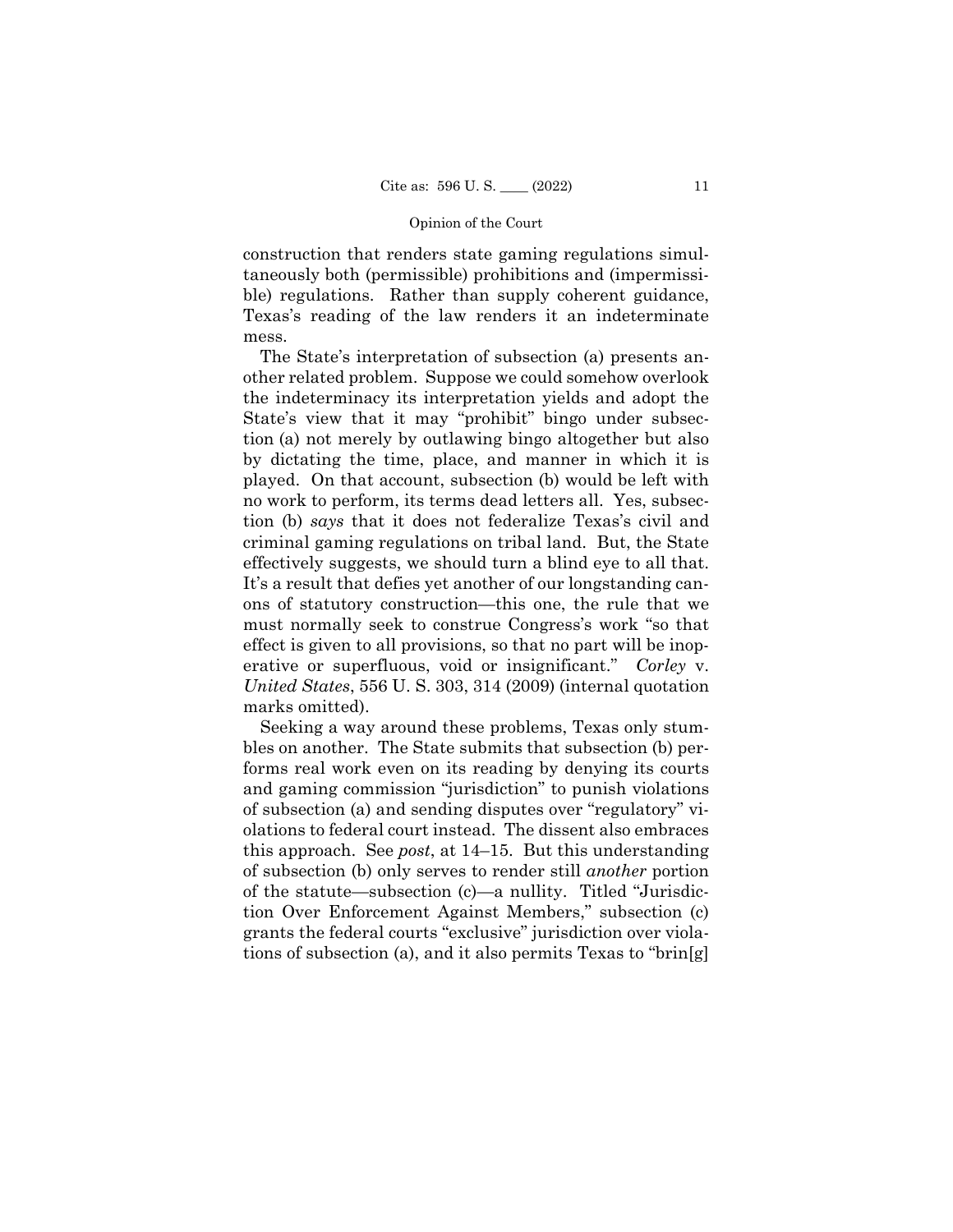an action in [federal court] to enjoin violations of [subsection (a)]." 101 Stat. 669. Put differently, subsection (c) already precludes state courts and state agencies from exercising jurisdiction over violations of subsection (a). To make any sense of the statute, subsection (b) must do something besides repeat that work.

 provisions without work to perform.1 Stepping back, a full look at the statute's structure suggests a set of simple and coherent commands. In subsection (a), Congress effectively federalized and applied to tribal lands those state laws that prohibit or absolutely ban a particular gaming activity. In subsection (b), Congress explained that it was *not* authorizing the application of Texas's gaming regulations on tribal lands. In subsection (c), Congress granted federal courts jurisdiction to entertain claims by Texas that the Tribe has violated subsection (a). Texas's competing interpretation of the law renders individual statutory terms duplicative and whole

# B

Even if fair questions remain after a look at the ordinary

at 12. That is mistaken. Section 105(f) does not specifically address  $1$ <sup>1</sup> The dissent offers a surplusage argument of its own, arguing that the Court's reading of § 107 duplicates the work done by § 105(f ). See *post*, tribal gaming, but instead broadly extends Public Law 280 and its associated jurisdictional rules to the Tribe's reservation. By contrast, § 107 speaks only and specifically to gaming. And while it does extend much of the Public Law 280 regime to tribal gaming, it also departs from that framework in at least two significant ways. First, § 107 incorporates Texas's criminal gaming prohibitions as surrogate *federal law*, while Public Law 280 allows particular States to apply their own laws directly to tribal lands. Second, it establishes unique jurisdictional rules for judicial review of alleged violations of Texas's gaming prohibitions. See *post*, at 13. Where Public Law 280 grants *state courts* jurisdiction over violations of state criminal prohibitory laws, subsection (c) grants *federal courts* exclusive jurisdiction over alleged violations of § 107, "[n]otwithstanding section 105(f)." There is no superfluity here.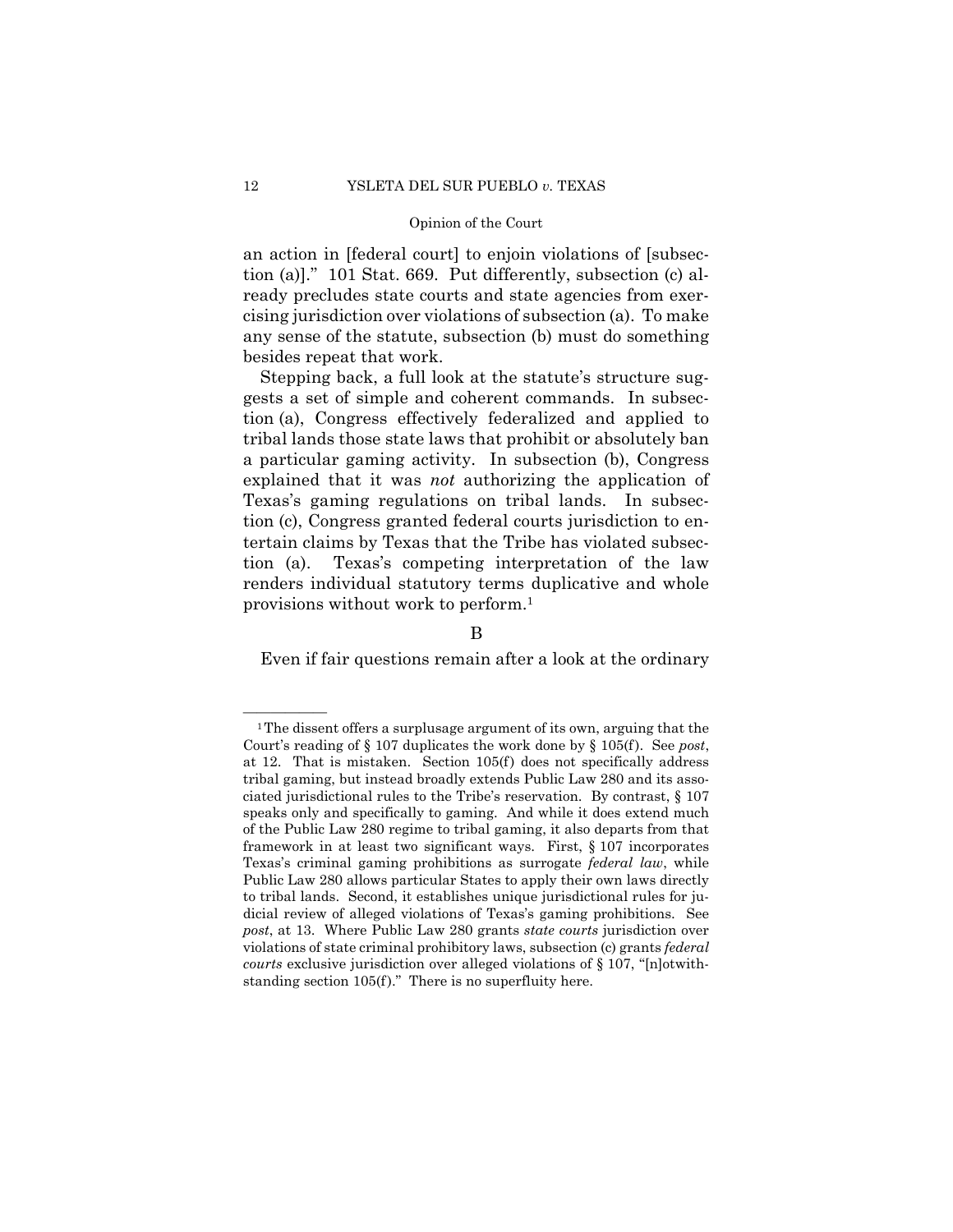the regulatory side of the ledger. Just like Texas today,  § 2001.551. Still, because California permitted some forms meaning of the statutory terms before us, important contextual clues resolve them. Recall that Congress passed the Act just six months after this Court handed down *Cabazon*. See Part I–B, *supra*. In that decision, the Court interpreted Public Law 280 to mean that only "prohibitory" state gaming laws could be applied on the Indian lands in question, not state "regulatory" gaming laws. The Court then proceeded to hold that California bingo laws—laws materially identical to the Texas bingo laws before us today—fell on California heavily regulated bingo, allowing it only in certain circumstances (usually for charity). Just like Texas, California criminalized violations of its rules. Compare *Cabazon*, 480 U. S., at 205, with Tex. Occ. Code Ann. of bingo, the Court concluded that meant California did not prohibit, but only regulated, the game. *Cabazon*, 480 U. S., at 211.

For us, that clinches the case. This Court generally assumes that, when Congress enacts statutes, it is aware of this Court's relevant precedents. See *Ryan* v. *Valencia Gonzales*, 568 U. S. 57, 66 (2013). And at the time Congress adopted the Restoration Act, *Cabazon* was not only *a* relevant precedent concerning Indian gaming; it was *the* precedent. See Part I–B, *supra*. In *Cabazon*, the Court drew a sharp line between the terms prohibitory and regulatory and held that state bingo laws very much like the ones now before us qualified as regulatory rather than prohibitory in nature. We do not see how we might fairly read the terms of the Restoration Act except in the same light. After all, "[w]hen the words of the Court are used in a later statute governing the same subject matter, it is respectful of Congress and of the Court's own processes to give the words the same meaning in the absence of specific direction to the contrary." *Williams* v. *Taylor*, 529 U. S. 420, 434 (2000).

Even beyond that vital contextual clue lie others. In the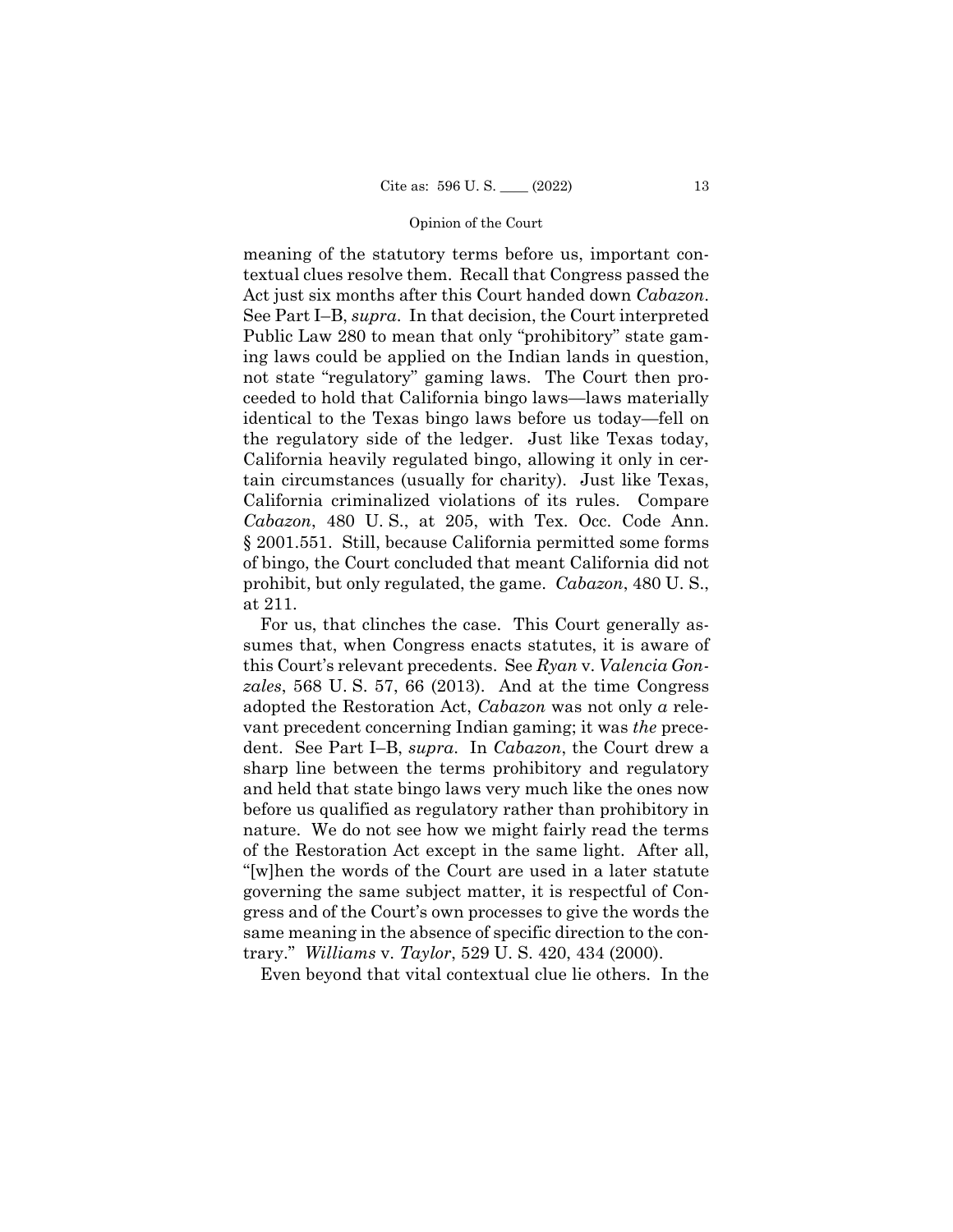immediate aftermath of *Cabazon*, Congress adopted not just the Restoration Act; it also adopted other laws governing tribal gaming activities. In these laws, Congress again appeared to reference and employ *Cabazon*'s distinction between prohibition and regulation—and Congress did so in ways demonstrating that it clearly understood how to grant a State regulatory jurisdiction over a Tribe's gaming activities when it wished to do so. Cf. *Lagos* v. *United States*, 584 U.S. \_\_\_, \_\_\_-  $(2018)$  (slip op., at 6–7).

 ment Act of 1993, § 14(b), 107 Stat. 1136 (emphasis added). Consider two examples. On the same day it passed the Restoration Act, Congress adopted a statute involving the Wampanoag Tribe. But, contrary to its approach in the Restoration Act, Congress subjected that Tribe's lands to "those laws and regulations which *prohibit or regulate* the conduct of bingo or any other game of chance." Wampanoag Tribal Council of Gay Head, Inc., Indian Claims Settlement Act of 1987, § 9, 101 Stat. 709–710 (emphasis added). Shortly after the Restoration Act, Congress adopted another statute, this one governing the Catawba Tribe's gaming activities. In it, Congress provided that "all laws, ordinances, *and regulations of the State,* and its political subdivisions, *shall govern the regulation* of . . . gambling or wagering by the Tribe on and off the Reservation." Catawba Indian Tribe of South Carolina Land Claims Settle-

That Congress chose to use the language of *Cabazon* in different ways in three statutes closely related in time and subject matter seems to us too much to ignore. See *State Farm Fire & Casualty Co.* v. *United States ex rel. Rigsby*, 580 U. S. 26, 34 (2016) (explaining that when Congress "use[s] . . . explicit language in one provision," that "cautions against inferring the same limitation in another provision" (internal quotation marks omitted)). For two Tribes, Congress did more than just prohibit on tribal lands those gaming activities prohibited by state law. It said state regulations should apply as a matter of federal law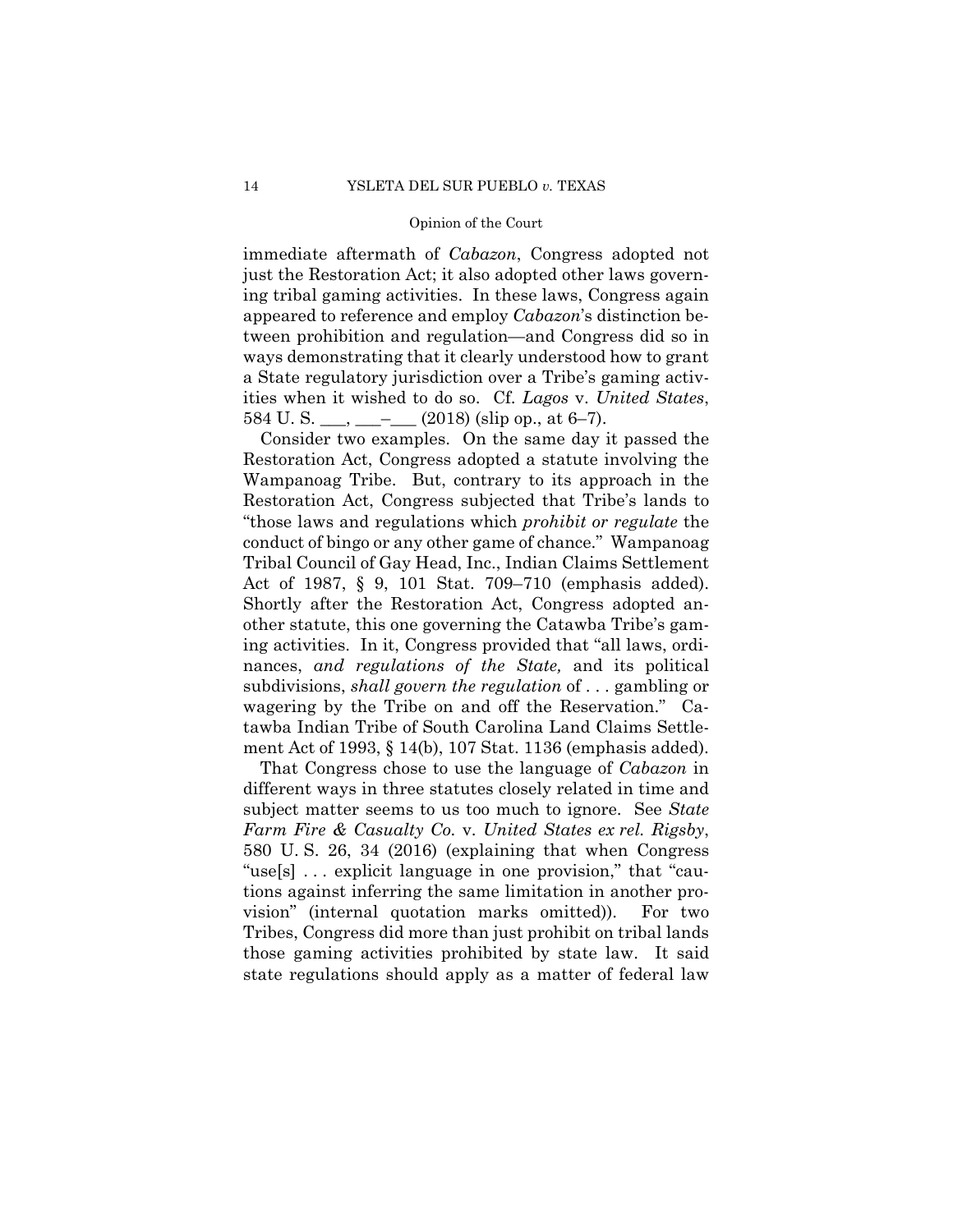ulatory jurisdiction" over tribal gaming.<sup>2</sup> too. Yet for *this* Tribe Congress did something different. It did not subject the Tribe to all Texas laws that "prohibit or regulate" gaming. It did not subject the Tribe to all laws that "govern the regulation of gambling." Instead, Congress banned on tribal lands only those gaming activities "prohibited" by Texas, and it did not provide for state "reg-

None of this is to say that the Tribe may offer any gaming activity on whatever terms it wishes. It is only to say that the Fifth Circuit and Texas have erred in their understanding of the Restoration Act. Under that law's terms, if a gaming activity is prohibited by Texas law it is also prohibited on tribal land as a matter of federal law. Other gaming activities are subject to tribal regulation and must conform with the terms and conditions set forth in federal law, including IGRA to the extent it is applicable. See Brief for United States as *Amicus Curiae* 31–33.3

# III A

By this point, only two arguments remain for us to consider. In the first, Texas and the dissent focus heavily on

<sup>&</sup>lt;sup>2</sup>The dissent speculates about ways Congress could have even more clearly communicated its intention to ban only those games prohibited by Texas. See *post*, at 8–9. But rather than compare the Restoration Act to hypothetical language Congress could have used, it seems more appropriate to compare the Act's terms to language Congress did use in closely related statutes addressing precisely the same subject, including in one passed the very same day as this Act. The dissent cannot and does not deny that Congress could have employed the language it used in the Wampanoag and Catawba statutes. That Congress took a different approach strongly suggests it had in mind a different set of rules for this Tribe.<br><sup>3</sup> In reaching this conclusion, we need not rely on the rule—long estab-

lished by our precedents—that "statutes are to be construed liberally in favor of the Indians, with ambiguous provisions interpreted to their benefit." *Montana* v. *Blackfeet Tribe*, 471 U. S. 759, 766 (1985). On our view, Texas's interpretation fails even without recourse to that rule.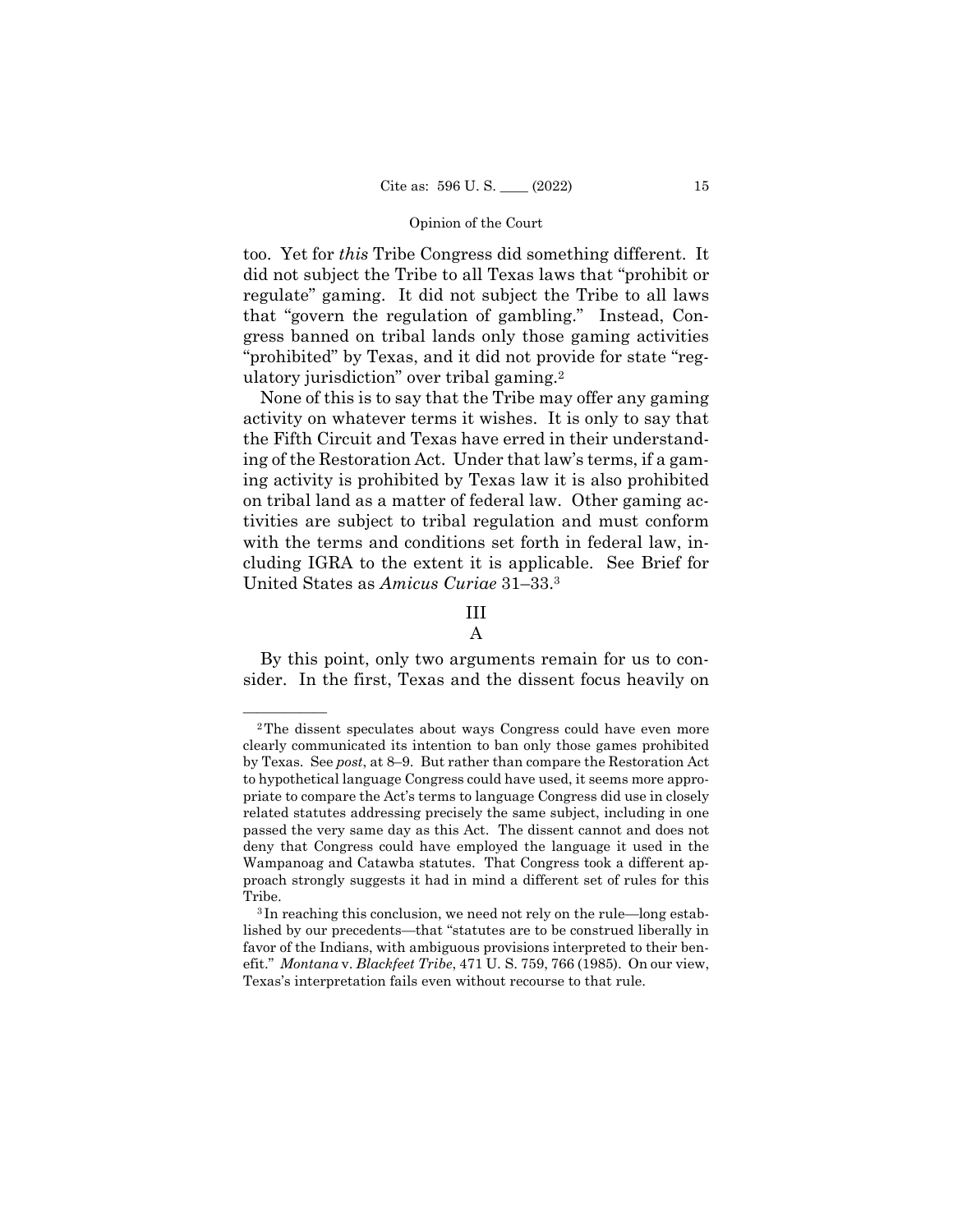the final sentence in subsection (a). See *post*, at 9–10, 13. That sentence states that "[t]he provisions of this subsection are enacted in accordance with the tribe's request in Tribal Resolution No. T.C.–02–86." 101 Stat. 668–669. In the referenced 1986 resolution, the Tribe announced its opposition to Texas's legislative efforts to have all its gaming laws apply on tribal lands. Such a result, the resolution said, would represent "a substantial infringement upon the Tribe['s] power of self-government . . . [i]nconsistent with the central purposes of restoration of the federal trust relationship." App. to Pet. for Cert. 122. At the same time, to prevent extension of Texas law to its reservation and to avoid "jeopardiz[ing]" its request for renewed federal trust status, the Tribe (1) announced its own intention to prohibit gaming or bingo on its reservation, and (2) authorized its negotiators in Washington to accept federal legislation prohibiting gaming on tribal lands as an alternative to state regulation. *Id.*, at 123. Before us, Texas does not question that the Tribe was (and remains) free to change its own laws after adopting that resolution. But, the State says, the fact that Congress referenced the tribal resolution in subsection (a) suggests that the Restoration Act should be read "broadly" to allow Texas to apply its gaming regulations on tribal lands. Brief for Respondent 22.

It's an unsatisfying suggestion for at least a few reasons. In the first place, while subsection (a) explains that the Restoration Act was "enacted in accordance with" the Tribe's resolution, it does not purport to incorporate that resolution into federal law. Congress knows exactly how to adopt into federal law the terms of another writing or resolution when it wishes. It can and has said, for example, that a tribal law or resolution "shall have the same force and effect as if it were set out in full in this subchapter." 25 U. S. C. § 5396(b). But even Texas does not suggest that Congress went that far in the Restoration Act.

With that possibility shelved, it is hard to see what's left.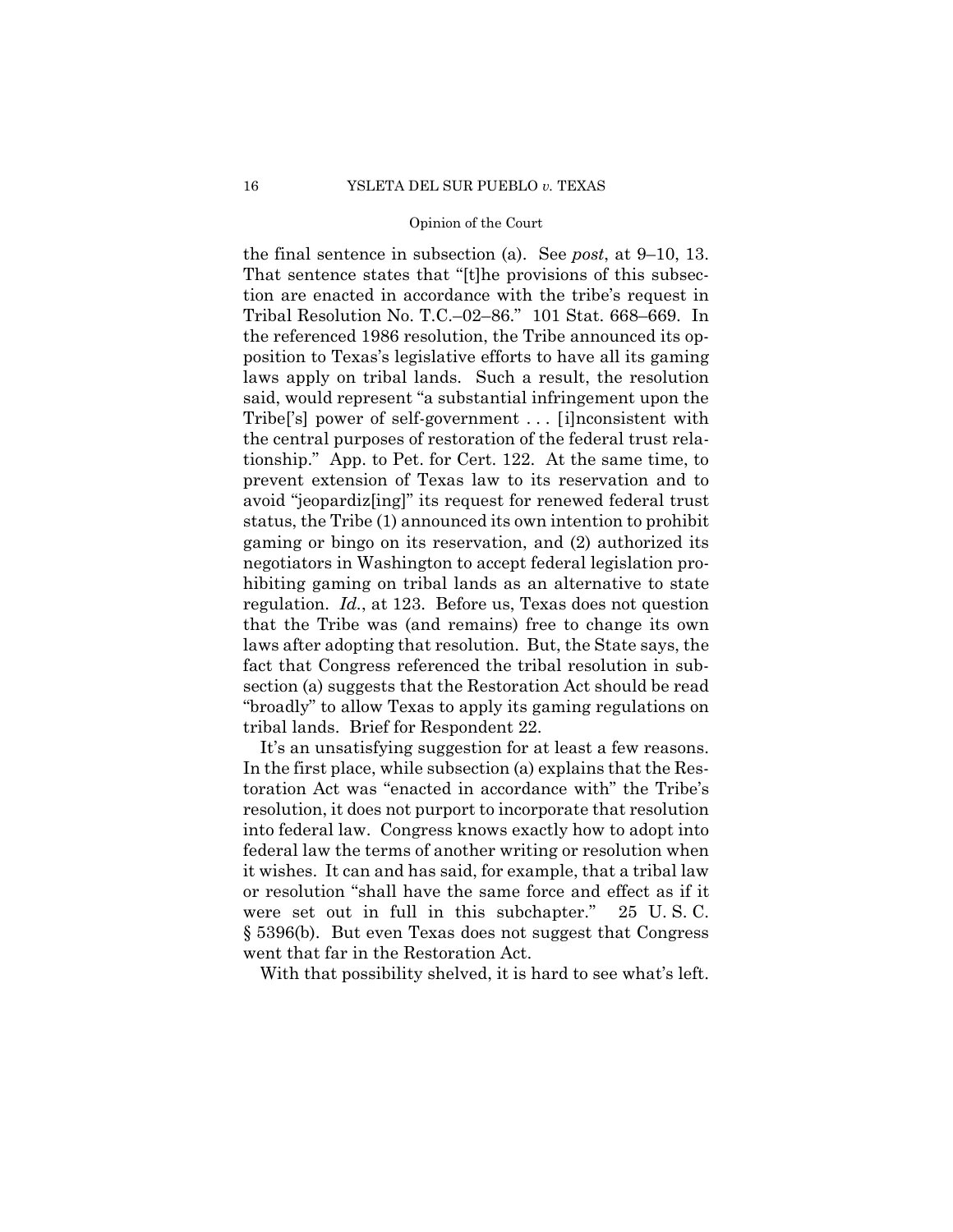section (a). Brief for Respondent 22; see also *post*, at 9–10. Texas suggests that Congress's reference to the tribal resolution at least augurs in favor of a "broa[d]" reading of sub-But saying that tells us nothing about how much broader the law should be read. And, as we have seen, the only "broader" reading of subsection (a) Texas offers faces its challenges— it requires us to believe that subsection (a) swallows subsection (b) whole, makes a nullity of subsection (c), and defies Congress's apparent adoption of *Cabazon*'s prohibitory/regulatory distinction.

There is still another and maybe more fundamental problem here. On our interpretation of the Restoration Act, Congress *did* legislate "in accordance with" the Tribe's resolution: It expressly granted the Tribe federal recognition and chose not to apply Texas gaming regulations as surrogate federal law on tribal land. Of course, Congress also sought to act in accordance with at least some of Texas's concerns by banning those games fully barred by Texas law. In the end, it seems each got half a loaf.

 closer to what it described as a "wholly unsatisfactory . . . By contrast, adopting Texas's alternative interpretation of the Restoration Act would make a mockery of Congress's statement that it sought to act "in accordance with" the Tribe's resolution. On the State's view, *all* of its gaming regulations serve as surrogate federal law applicable on tribal lands. That's a result few would dare to describe as "accord[ing] with" the tribal resolution. In fact, it's an outcome more nearly the opposite of what the Tribe sought and infringement upon the Tribe['s] power of self government" and "[i]nconsistent with the central purposes of restoration of the federal trust relationship." App. to Pet. for Cert. 122.

To be sure and as Texas and the dissent both highlight, the statutory terms Congress finally settled on were in some respects more generous to the Tribe than those its resolution authorized tribal negotiators in Washington to accept. Rather than ban all gaming on tribal lands, Congress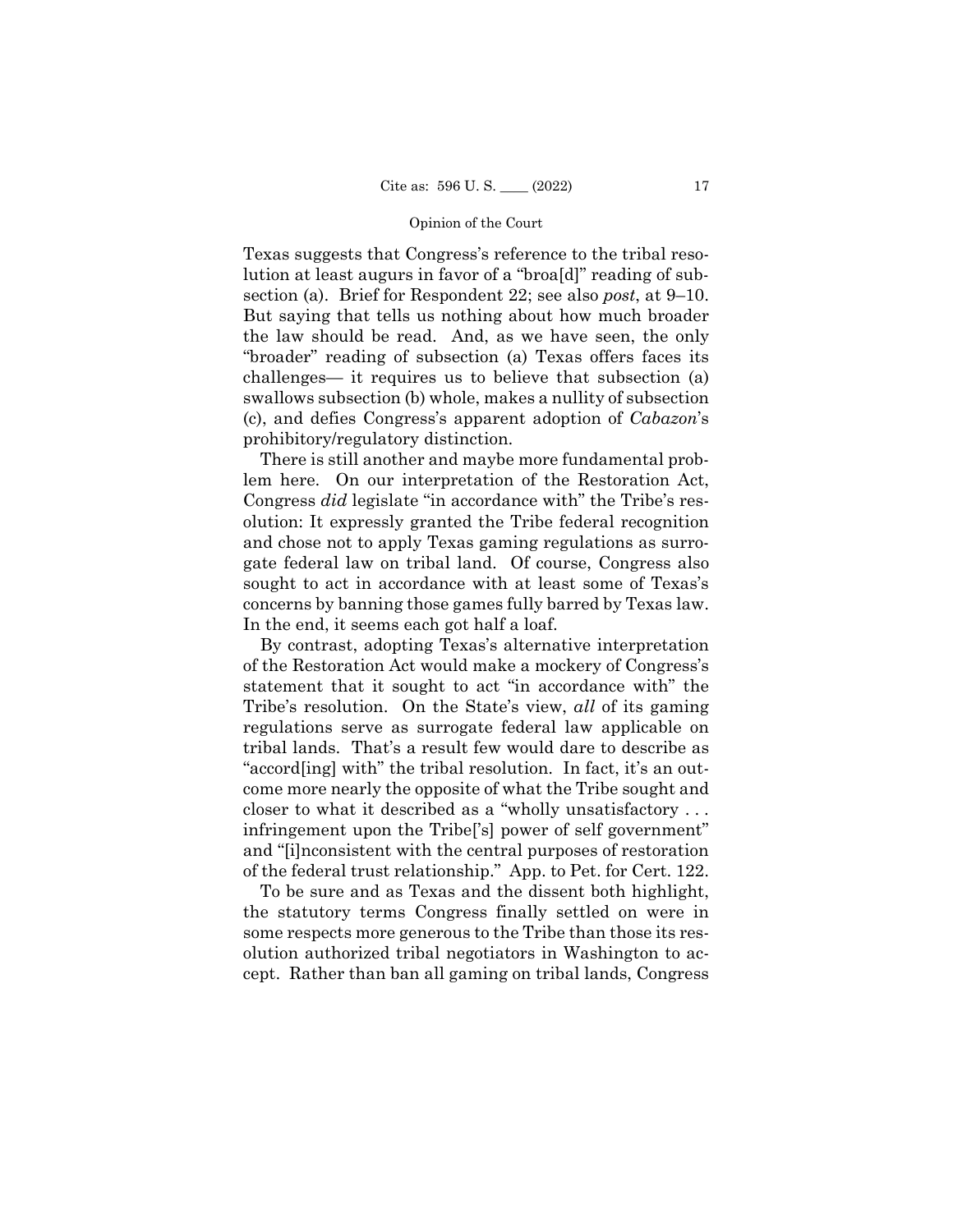<sup>4</sup> *supra*. banned only those games forbidden in Texas. But this development is hardly surprising either. The Tribe adopted its resolution in 1986 in connection with negotiations over a bill that eventually died in the Senate. See Brief for United States as *Amicus Curiae* 3–4, 30. As talks continued the following year, this Court issued *Cabazon*. And after that, as we have seen, Tribes across the country saw their negotiating "position strengthened." Wood 1027, and n. 353; see also Part I–B, *supra*. The dissent omits these essential details from its account of how the Restoration Act became law. See *post*, at 3. That omission leads the dissent to overlook one plausible explanation for why the Tribe got the deal it did. It may be that, thanks to *Cabazon*, the Tribe's representatives were able to persuade Congress to impose a less draconian ban—one that paralleled the terms this Court in *Cabazon* found applicable to many other Tribes under Public Law 280. Surely, too, as we have seen, if Congress had intended a more complete federal ban, it could have easily said so. Not by obliquely referencing a tribal resolution, but by saying so clearly, just as it did for both the Wampanoag and Catawba Tribes. See Part II–B,

In the end, Texas retreats to the usual redoubt of failing statutory interpretation arguments: an unadorned appeal to public policy. Echoing arguments voiced by the *Cabazon* 

 and contracts. See A. Scalia & B. Garner, Reading Law 217–220 (2012). <sup>4</sup>The dissent tries to reshape the tribal resolution to its liking by distilling it down to a "single 'request[]'" to "ban on the reservation all gaming as defined by Texas." *Post*, at 3, 9. And it chides the Court for consulting "excerpts from the Resolution's preamble" that complicate the dissent's narrative. *Post*, at 10. But the *entire document* is an expression of the Tribe's views. If we are to rely on the resolution as a snapshot of the Tribe's position, it makes little sense to ignore much of it. In any event, courts regularly consult preambles and recitals even in statutes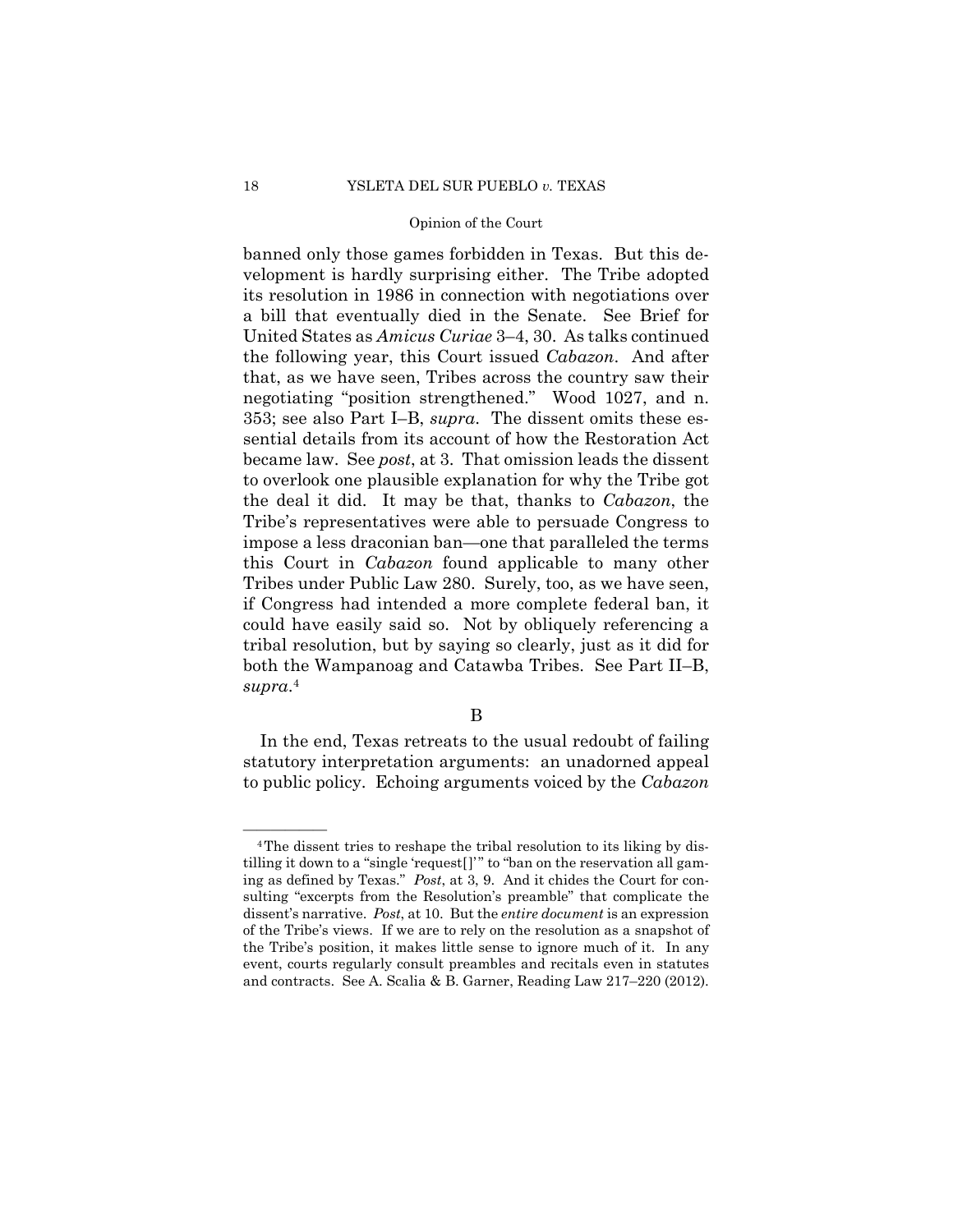dissent, the State argues that attempts to distinguish between prohibition and regulation are sure to prove "unworkable." Brief for Respondent 29 (citing 480 U. S., at 224 (opinion of Stevens, J.)). Indeed, the State suggests that problems are likely to arise in this very case. Under our reading, Texas highlights, courts on remand might be called on to decide whether "electronic bingo" qualifies as "bingo" and thus a gaming activity merely regulated by Texas, or whether it constitutes an entirely different sort of gaming activity absolutely banned by Texas and thus forbidden as a matter of federal law. And, the State worries, any attempt to answer that question may require evidence, expert testimony, and further litigation.

We appreciate these concerns, but they do not persuade us. Most fundamentally, they are irrelevant. It is not our place to question whether Congress adopted the wisest or most workable policy, only to discern and apply the policy it did adopt. If Texas thinks good governance requires a different set of rules, its appeals are better directed to those who make the laws than those charged with following them.

Even on its own terms, we are not sure what to make of Texas's policy argument. We do not doubt that the Restoration Act's prohibitory/regulatory distinction can and will generate borderline cases. See F. Cohen, Handbook of Federal Indian Law 541–544 (N. Newton ed. 2012). It may even be that electronic bingo will prove such a case. But if applying the Act's terms poses challenges, that hardly makes it unique among federal statutes. Nor is the line the Restoration Act asks us to enforce quite as unusual as Texas suggests. Courts have applied the same prohibitory/regulatory framework elsewhere in this country under Public Law 280 for decades. See *id.*, at 541–547. IGRA, too, draws a similar line to assess the propriety of class II gaming on Indian reservations nationwide. See 25 U.S.C.  $\S 2710(b)(1)(A)$ ; see also K. Washburn, Federal Law, State Policy, and Indian Gaming, 4 Nev. L. J. 285, 289–290 (2004). In fact, Texas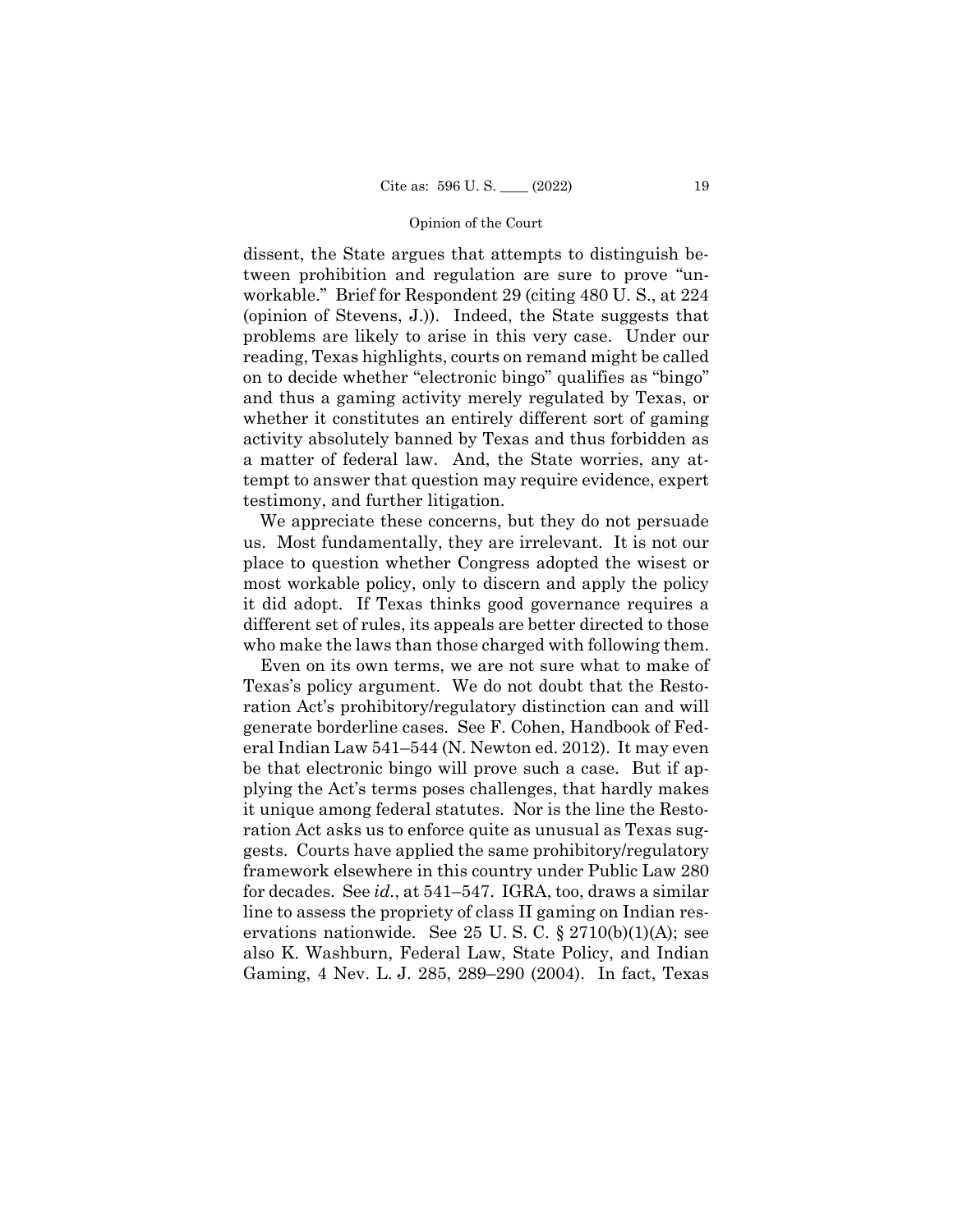Brief for United States as *Amicus Curiae* 32. Why someconcedes that another Tribe within its borders—the Kickapoo Traditional Tribe of Texas—is already subject to IGRA and offers class II games. See Tr. of Oral Arg. 91; see also thing like the *Cabazon* test can work for one Tribe in Texas but not another is not exactly obvious.

 role for federal courts to assume. But on Texas's view, it's For that matter, Texas's alternative interpretation poses its own "workability" challenges. Under the State's reading, subsection (c) does not just charge federal courts with enforcing on tribal lands a federal law banning gaming activities also banned by state law. It also charges federal courts with enforcing the minutiae of state gaming regulations governing the conduct of permissible games—a role usually played by state gaming commissions or the National Indian Gaming Commission. It's a highly unusual a role federal courts *must* assume, as indeed they have sought to do since *Ysleta I*. And far from yielding an easily administrable regime, by almost anyone's account that project has engendered a quarter century of confusion and dispute. See Part I–C, *supra*.

\*

Texas contends that Congress in the Restoration Act has allowed all of its state gaming laws to act as surrogate federal law on tribal lands. The Fifth Circuit took the same view in *Ysleta I* and in the proceedings below. That understanding of the law is mistaken. The Restoration Act bans as a matter of federal law on tribal lands only those gaming activities also banned in Texas. To allow the Fifth Circuit to revise its precedent and reconsider this case in the correct light, its judgment is vacated, and the case is remanded for further proceedings consistent with this opinion.

*So ordered.*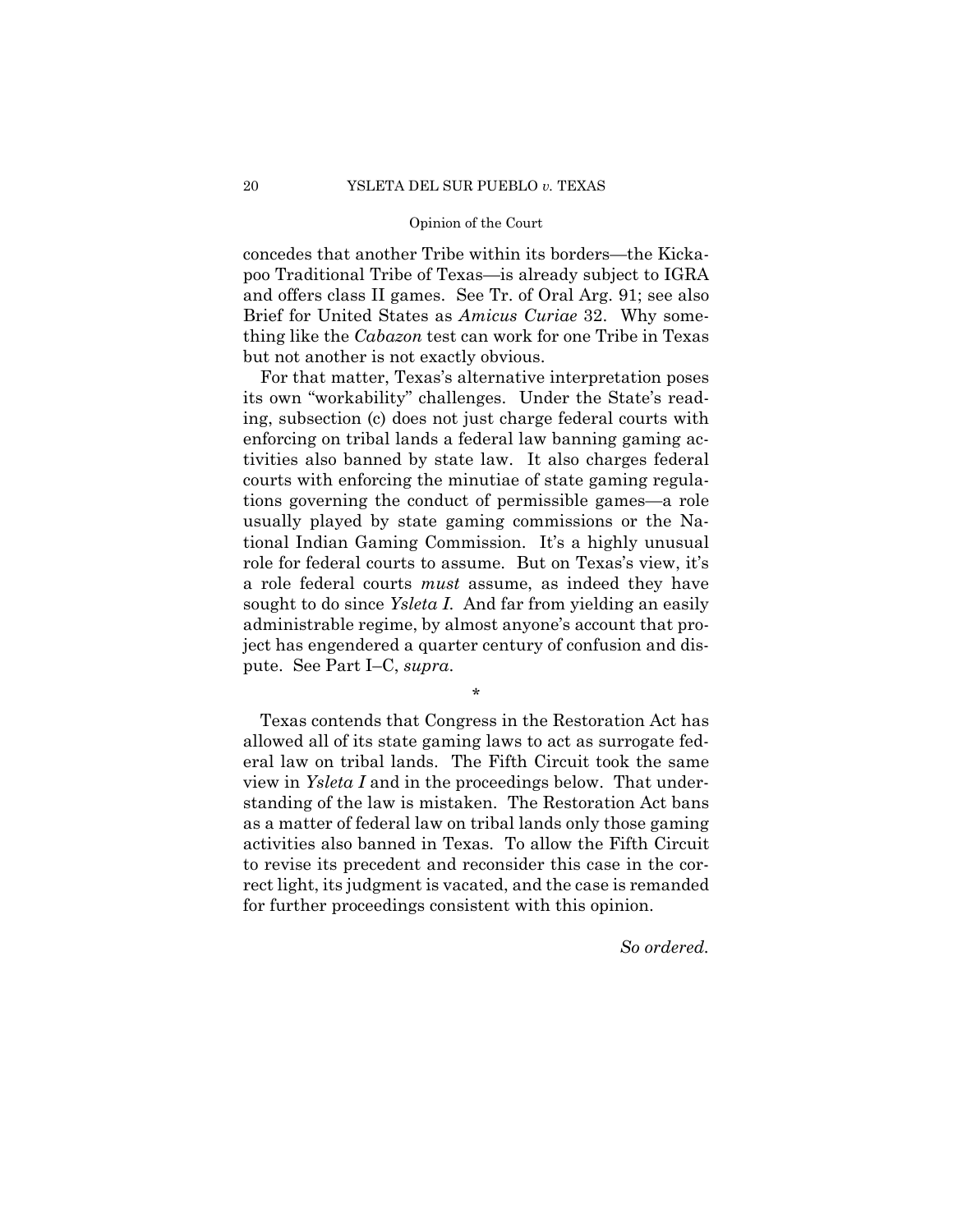# $\frac{1}{2}$  ,  $\frac{1}{2}$  ,  $\frac{1}{2}$  ,  $\frac{1}{2}$  ,  $\frac{1}{2}$  ,  $\frac{1}{2}$  ,  $\frac{1}{2}$ **SUPREME COURT OF THE UNITED STATES**

### $\frac{1}{2}$  ,  $\frac{1}{2}$  ,  $\frac{1}{2}$  ,  $\frac{1}{2}$  ,  $\frac{1}{2}$  ,  $\frac{1}{2}$ No. 20–493

# YSLETA DEL SUR PUEBLO, ET AL., PETITIONERS *v.*  TEXAS

# ON WRIT OF CERTIORARI TO THE UNITED STATES COURT OF APPEALS FOR THE FIFTH CIRCUIT

[June 15, 2022]

CHIEF JUSTICE ROBERTS, with whom JUSTICE THOMAS, JUSTICE ALITO, and JUSTICE KAVANAUGH join, dissenting.

In order to obtain federal trust status, the Ysleta del Sur Pueblo Tribe agreed that Texas's gambling laws should apply on its reservation. Congress passed a bill codifying this arrangement. The key statutory provision states, "[a]ll gaming activities which are prohibited by the laws of the State of Texas are hereby prohibited on the reservation and on lands of the tribe." Ysleta del Sur Pueblo and Alabama and Coushatta Indian Tribes of Texas Restoration Act, §107(a), 101 Stat. 668 (Restoration Act). The Tribe now wishes to engage in various high-stakes gaming activities that would clearly violate Texas law—if Texas law applies. The question presented in this case is whether all of Texas's gaming laws apply on tribal land, or only those laws that categorically ban a particular game.

The Court today concludes that the latter reading of the statute is the better one. I disagree. A straightforward reading of the statute's text makes clear that *all* gaming activities prohibited in Texas are also barred on the Tribe's land. The Court's contrary interpretation is at odds with the statute's plain meaning, conflicts with an unambiguous tribal resolution that the Act was "enacted in accordance with," *id.,* at 668–669, and makes a hash of the statute's structure. The Court's approach also winds up treating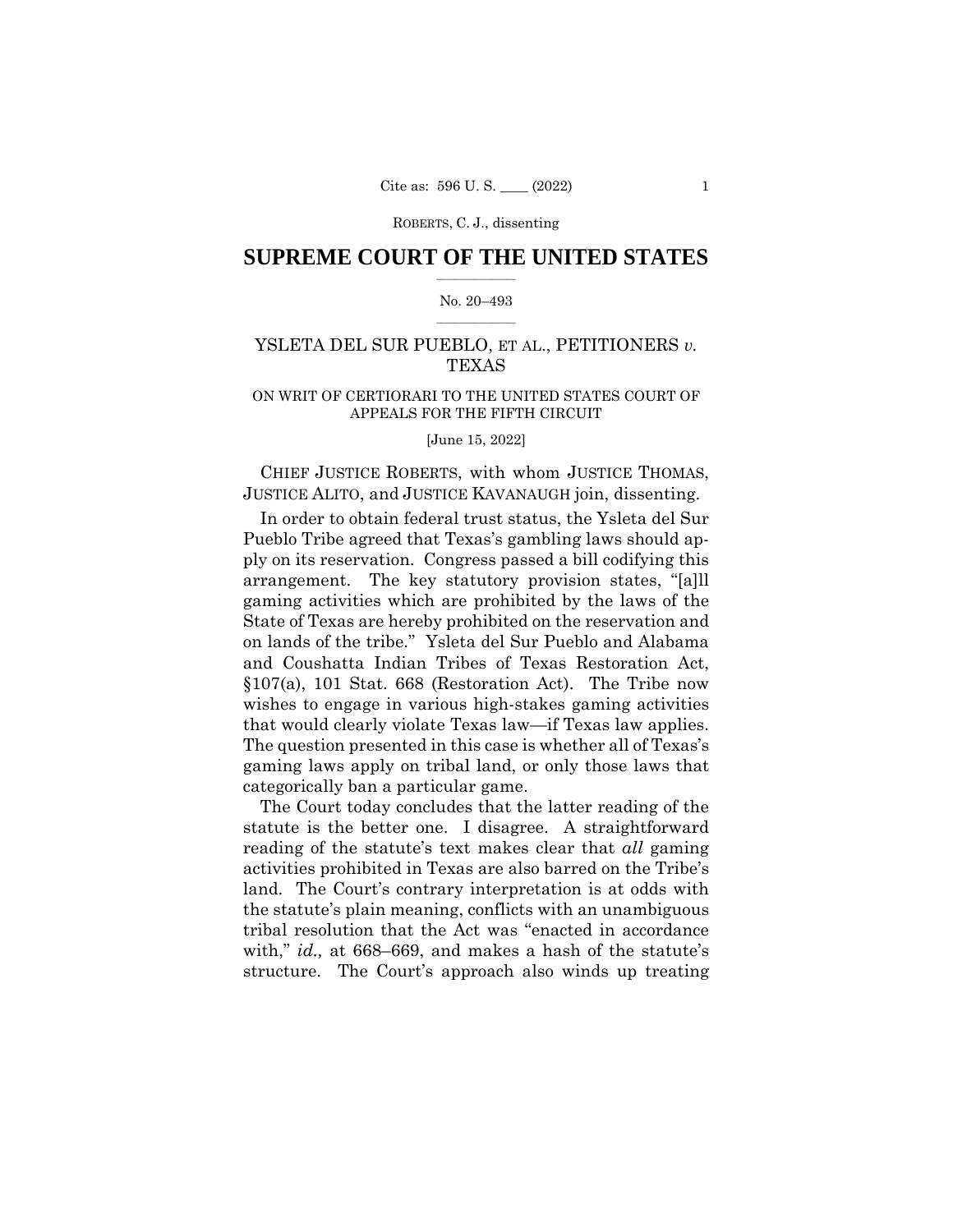gambling violations more leniently than other violations of Texas law. This makes little sense, as the whole point of the provision at issue was to further restrict gaming on the Tribe's lands. I respectfully dissent.

# I A

The Ysleta del Sur Pueblo Tribe sits on a 100-acre reservation near El Paso, Texas. The Tribe first received federal recognition in 1968. At that time, Congress simultaneously transferred the United States' trust responsibilities to the State of Texas. See Tiwa Indians Act of 1968, Pub. L. 90– 287, 82 Stat. 93. Texas thereafter held the Tribe's land in trust, and Texas law applied in full on the reservation.

The situation became tenuous, however, in 1983. That year Texas's Attorney General issued an opinion concluding that the State's trust relationship with a similarly situated Tribe violated the Texas Constitution. This led to a great deal of uncertainty about the Pueblo's future. Efforts began to establish, for the first time, a direct trust relationship between the Tribe and the Federal Government. But a key sticking point soon emerged: the status of gaming on the reservation.

Texas has long maintained strict controls on gambling. Indeed, since 1876 the Texas Constitution has required the State's legislature to "pass laws prohibiting" such activities. Art. III, §47; see also *Fort Worth* v. *Rylie*, 602 S. W. 3d 459, 460 (Tex. 2020). While the Texas Constitution now contains limited exceptions for charitable bingo and raffles, as well as the State's official lottery, its ban on casino-style gaming remains absolute. With the Pueblo seeking federal trust status, Texas officials worried that if the State's gaming laws no longer applied on tribal lands, the Tribe's small reservation might soon become a large hub for high-stakes gaming.

In 1985, Congress considered a bill that would have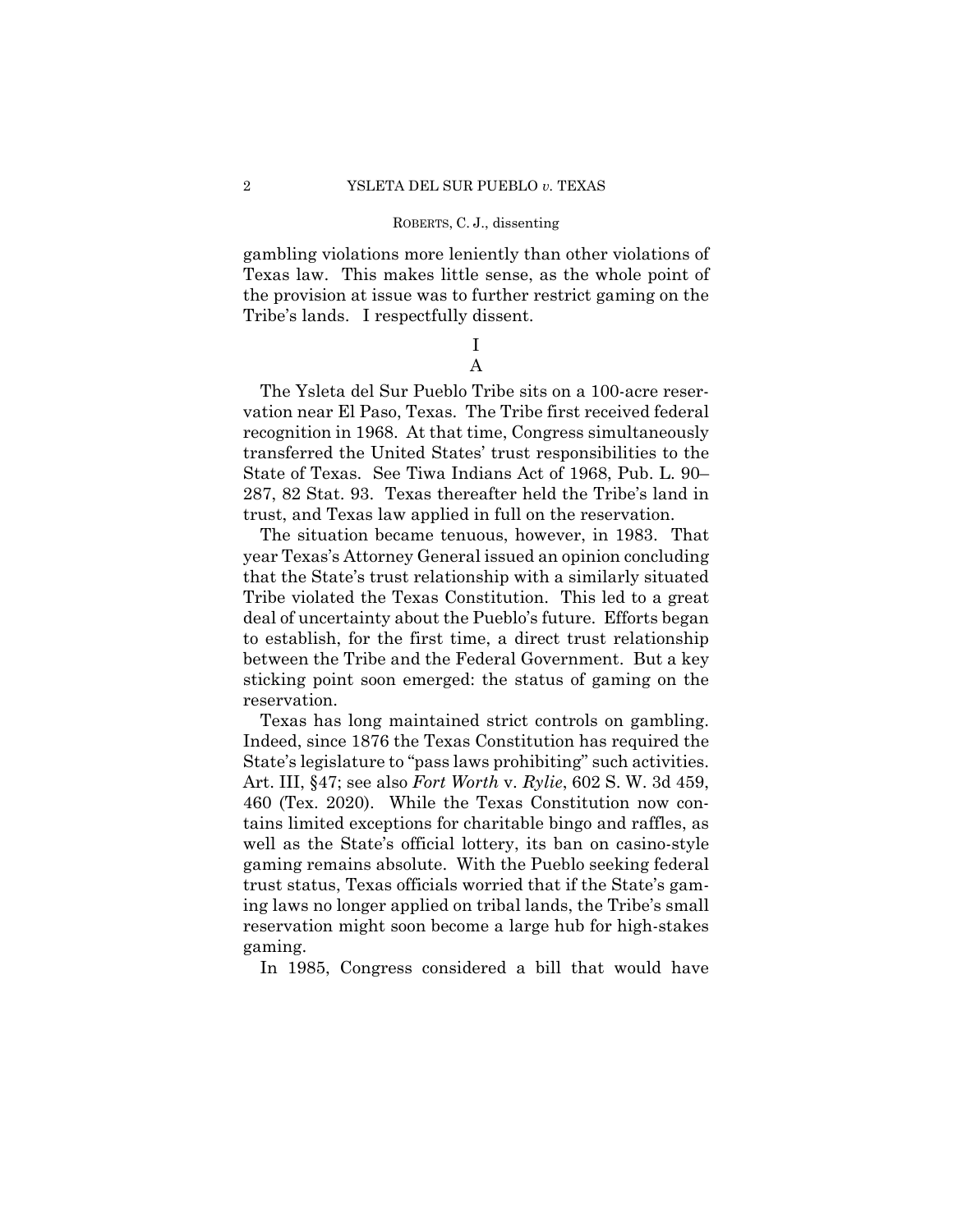granted the Pueblo federal trust status. The bill also would have authorized gaming on the Tribe's land, so long as it occurred "pursuant to a tribal ordinance or law" that had been "approved by the Secretary of the Interior." H. R. 1344, §107, 99th Cong., 1st Sess., 15. The bill passed the House of Representatives but stalled in the Senate due to opposition from Texas state officials and members of the Texas congressional delegation. They were concerned that the bill "did not provide adequate protection against high stakes gaming operations on the Tribe's reservation." *Texas* v. *Ysleta del Sur Pueblo*, 220 F. Supp. 2d 668, 677 (WD Tex. 2001).

[tribal] self government." *Id.*, at 122. Still, the Tribe con-Id., at 123. So the Tribal Council made a single "request[]": In response, the Tribe adopted a resolution, which is of central importance to this case. See Tribal Resolution No. TC–02–86 (Mar. 12, 1986), App. to Pet. for Cert. 121–124. The resolution's preamble contains a series of prefatory clauses. One states that the Tribe has "[n]o interest in conducting high stakes bingo or other gambling operations on its reservation." *Id.,* at 121. Another says the Tribe remains "firm in its commitment to prohibit outright *any* gambling or bingo in *any* form on its reservation." *Id.,* at 123 (emphasis added). At the same time, other clauses assert the Tribe's view that proposals "to make state gaming law applicable on the reservation [are] wholly unsatisfactory" and represent a "substantial infringement upon cluded, "the controversy over gaming must not be permitted to jeopardize" legislation granting it federal trust status. that its congressional representatives amend the pending legislation to "provide that *all* gaming, gambling, lottery, or bingo, as defined by the laws and administrative regulations of the State of Texas, shall be prohibited on the Tribe's reservation or on tribal land." *Ibid.* (emphasis added).

The Tribe's request ultimately led to enactment of the Restoration Act, which is the statute at issue in this case.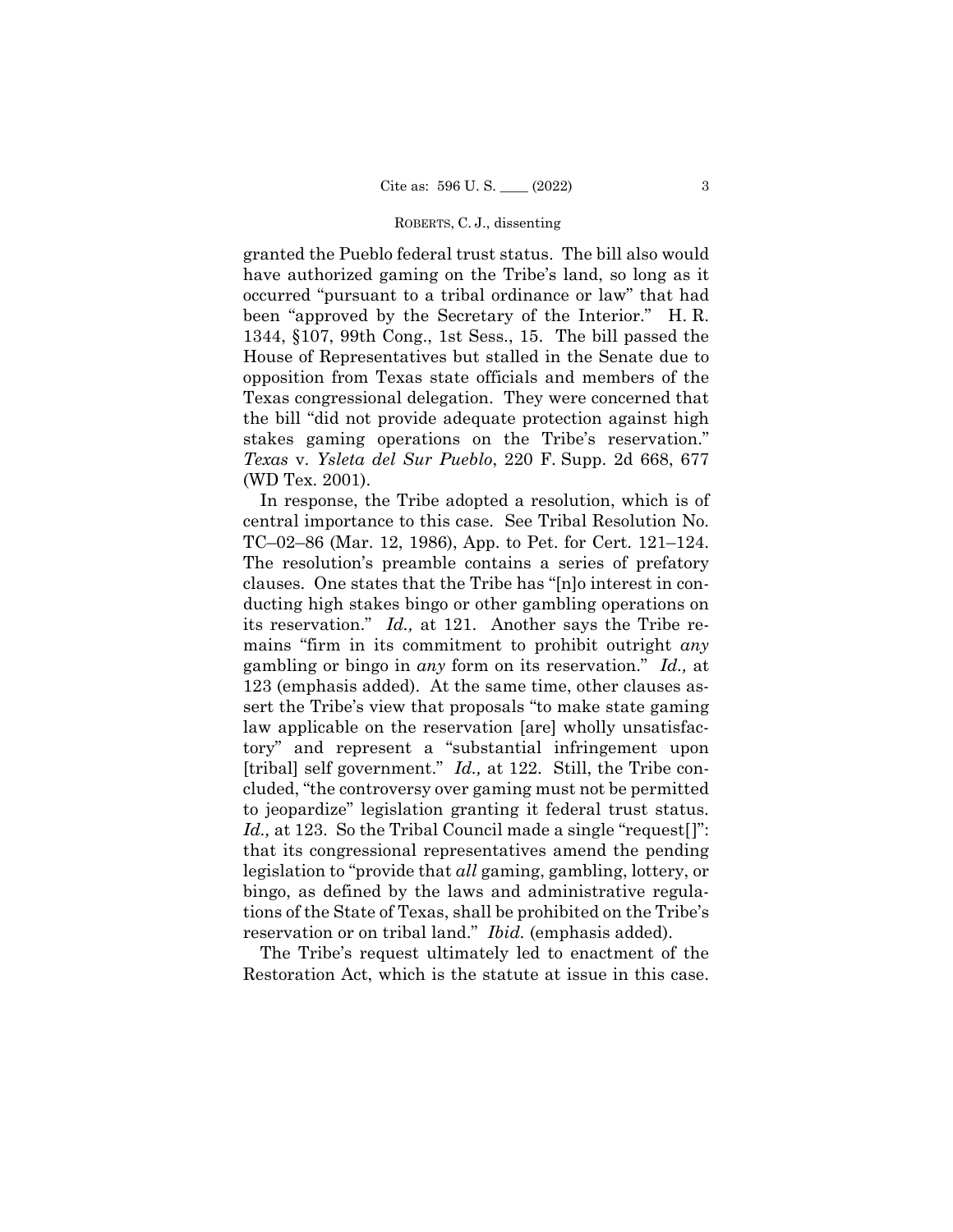See 101 Stat. 666; see also *Ysleta del Sur Pueblo*, 220 F. Supp. 2d, at 677–679. The Act contains various provisions setting forth the relationship between the Tribe, the State of Texas, and the United States. Two statutory provisions are particularly pertinent. The first addresses general application of Texas law on the reservation, and the second addresses the more specific application of Texas's gaming laws.

First, in  $$105(f)$  of the Act, Congress made the Public Law 280 framework applicable to the Ysleta del Sur Pueblo. 101 Stat. 668. The Tribe, Texas, and the United States all embrace this interpretation of the Act. See Brief for Petitioners 25; Brief for Respondent 18; Brief for United States as *Amicus Curiae* 12. Public Law 280 allows certain States to apply in full their criminal laws, and some of their civil laws, on tribal lands. See *Bryan* v. *Itasca County*, 426 U. S. 373 (1976); see also *ante,* at 3–4. The law was designed to address "the problem of lawlessness on certain Indian reservations." *Bryan*, 426 U. S., at 379. In *California* v. *Cabazon Band of Mission Indians*, 480 U. S. 202 (1987), the Court interpreted Public Law 280 to mean that state laws that are "'criminal/prohibitory'" apply on designated reservations, whereas those laws that are merely "'civil/regulatory'" do not, *id.,* at 209. Put differently, we said, "if the intent of a state law is generally to prohibit certain conduct, it falls within Pub. L. 280's grant of criminal jurisdiction [to the State], but if the state law generally permits the conduct at issue, subject to regulation, it must be classified as civil/regulatory and Pub. L. 280 does not authorize its enforcement on an Indian reservation." *Ibid.* Because §105(f ) grants Texas Public Law 280 authority on Pueblo lands, the State may directly enforce all of its laws that generally prohibit conduct.

Second, Congress adopted a more specific rule to govern gaming on the reservation, which is set forth at §107 of the Restoration Act. The provision has three parts. Section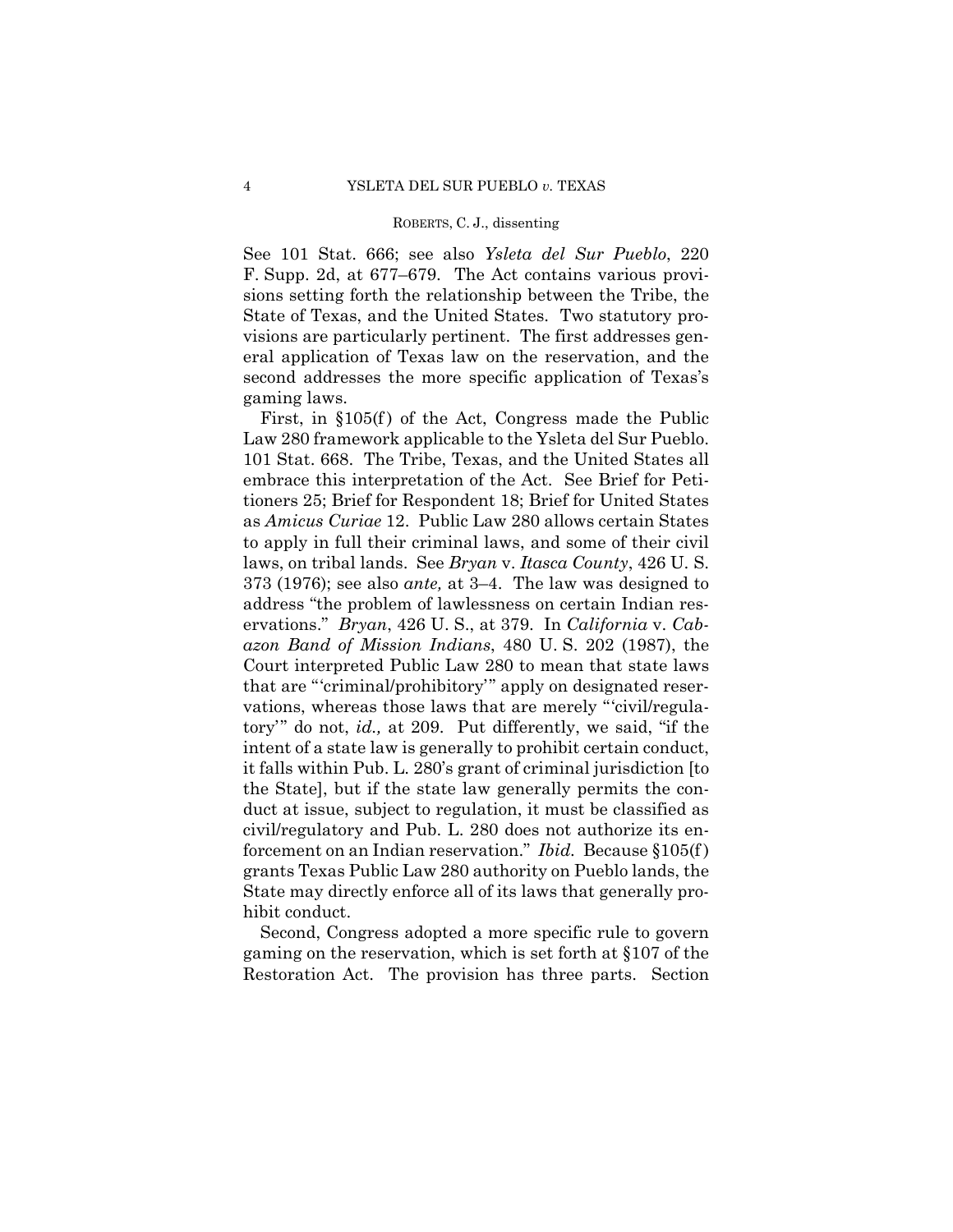107(a) begins with the primary rule. It states unequivocally that "[a]ll gaming activities which are prohibited by the laws of the State of Texas are hereby prohibited on the reservation and on lands of the tribe." 101 Stat. 668. It continues by noting that this rule was "enacted in accordance with the tribe's request in Tribal Resolution No. T.C.–02– 86." *Id.,* at 669.

The next part, §107(b), says that the section's prohibition on gaming on the reservation should not be construed as a "grant of civil or criminal regulatory jurisdiction to the State of Texas." *Ibid.* 

Finally, §107(c) clarifies how the gaming provision is to be enforced: "Notwithstanding section 105(f ), the courts of the United States"—rather than Texas courts—"shall have exclusive jurisdiction over any offense in violation of [§107(a)]." *Ibid.* "However," §107(c) continues, "nothing in this section shall be construed as precluding the State of Texas from bringing an action in the courts of the United States to enjoin violations of the provisions of this section." *Ibid.* This means that—unlike most state laws that apply on tribal land, which Texas can directly enforce given its authority under §105(f )—Texas cannot directly enforce its gaming laws in state court. Instead, if Texas determines the Tribe is conducting prohibited gaming activities, it must seek relief by way of a federal-court injunction.

B

It was not long before things wound up in federal court. The Pueblo sued first. Although the Tribe had previously expressed its "firm" "commitment to prohibit outright any gambling or bingo in any form on its reservation," App. to Pet. for Cert. 123, it now wished to host a bonanza of highstakes, casino-style games, including baccarat, blackjack, craps, roulette, and more, *Ysleta del Sur Pueblo Tribe* v. *Texas*, 36 F. 3d 1325, 1331, n. 12 (CA5 1994). The dispute made its way to the Fifth Circuit, which ruled against the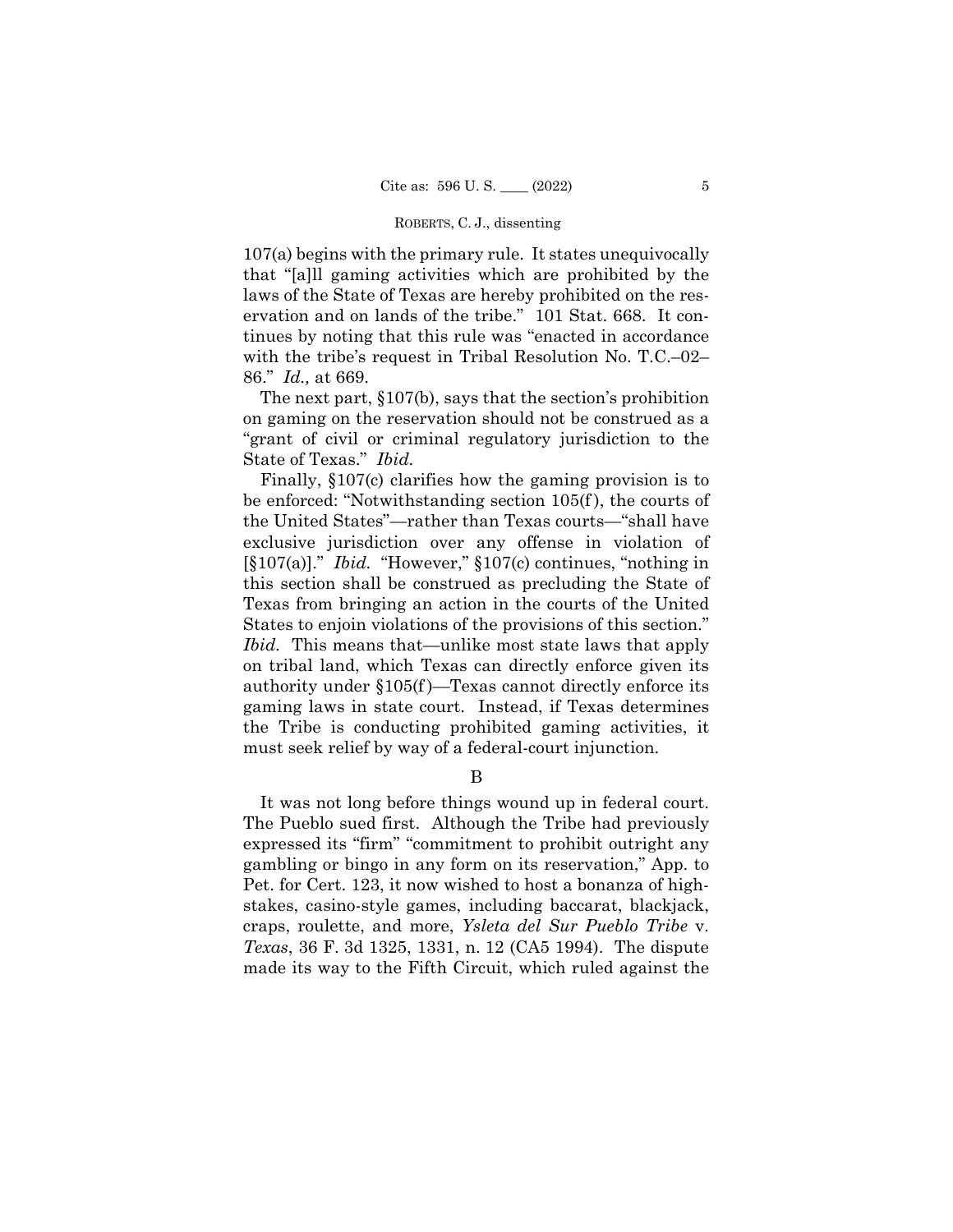Tribe. The court held that through the Restoration Act, "Congress—and the Tribe—intended for Texas' gaming laws and regulations to operate as surrogate federal law on the Tribe's reservation in Texas." *Id.*, at 1334. The Tribe was thus required to follow all of Texas's gaming rules unless it could persuade Congress to repeal the Restoration Act. We denied certiorari. 514 U. S. 1016 (1995).

For more than 25 years, this straightforward interpretation of the Restoration Act held. Yet the Tribe continually pushed the Act's limits, resulting in numerous successful requests for injunctive relief from Texas to enforce its gaming laws. See, *e.g.*, 955 F. 3d 408, 412 (CA5 2020). In several instances, federal courts had to hold tribal officials in contempt for disregarding injunctions. *Ibid.* 

The present litigation traces back to 2016. After a District Court enjoined illegal "'sweepstakes'" games being conducted by the Pueblo, the Tribe announced it would be "'transitioning to bingo.'" *Ibid.* As noted, Texas outlaws almost all gambling, though it does permit charitable bingo activities in certain limited situations.

2019). Although the machines resemble slot machines in In 2017, Texas inspected the Pueblo's Speaking Rock Entertainment Center to determine whether it was complying with state law. The answer appeared to be "no." Slot machines are outlawed in Texas, as are "gambling device versions of bingo." Tex. Penal Code Ann. §47.01(4)(A) (West 2011); see also §47.02(a)(3) (West Supp. 2021). Yet inside the Tribe's casino, officials found more than 2,000 machines that looked exactly like "'Las-Vegas-style slot machines.'" 955 F. 3d, at 412. Players press a button, graphics spin, noise plays, and eventually players learn whether they have won or lost. The machines are accessible 24 hours a day and, for added effect, are emblazoned with names like "Big Texas Payday," "Welcome to Fabulous Las Vegas," and "Lucky Duck." 2019 WL 639971, \*5 (WD Tex., Feb. 14, every relevant respect, the Tribe insisted they were a form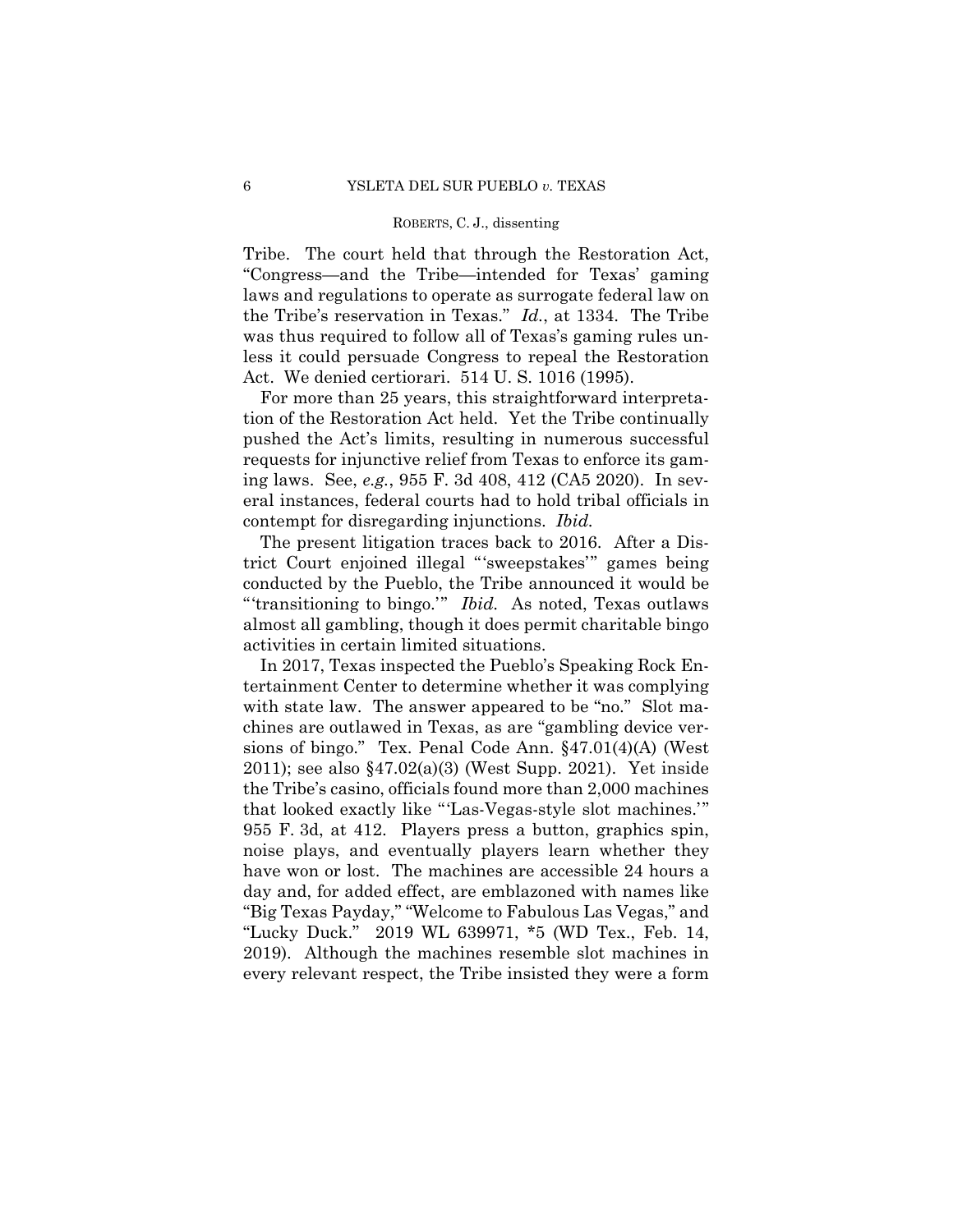of bingo, because whether a player wins turns on "historical bingo draws." *Ibid.*<sup>1</sup>

In addition to these electronic gaming machines, the Tribe also offered live-called bingo 24 hours a day. But the conditions under which these actual bingo games were conducted violated Texas law in many ways. See Tex. Occ. Code Ann. §2001.419 (West Supp. 2021) (setting forth certain bingo restrictions).

Texas filed suit in federal court seeking injunctive relief against the Tribe and tribal officials. The District Court granted an injunction, holding that "the Tribe's bingo operations fail to comply with Texas law." 2019 WL 639971, \*11. The Fifth Circuit affirmed, concluding that in exchange for federal trust status, "the Pueblo agreed that its gaming activities would comply with Texas law," including all of the State's gaming regulations. 955 F. 3d, at 410. We granted certiorari. 595 U. S. \_\_\_ (2021).

# II

At this point in the litigation, the Tribe does not argue that all of its gaming activities are consistent with Texas law. Rather, it insists that Texas's gaming laws simply do not apply to it, unless Texas categorically bans the playing of a particular type of game altogether. The Tribe does not make this argument based primarily on the text or structure of the statute. It instead relies on *Cabazon Band of Mission Indians*, 480 U. S. 202, which interpreted Public Law 280. The Tribe asks us to treat §107 of the Restoration Act as implicitly adopting *Cabazon Band*'s framework, which distinguishes between laws that are "'criminal/prohibitory'" and laws that are "'civil/regulatory.'" *Id.*, at 209. Under this framework, state laws that totally prohibit a

<sup>&</sup>lt;sup>1</sup>A photograph from the record of this version of "bingo" is appended to this opinion. It confirms that the electronic bingo played at the Speaking Rock Entertainment Center is about as close to real bingo as Bingo the famous dog.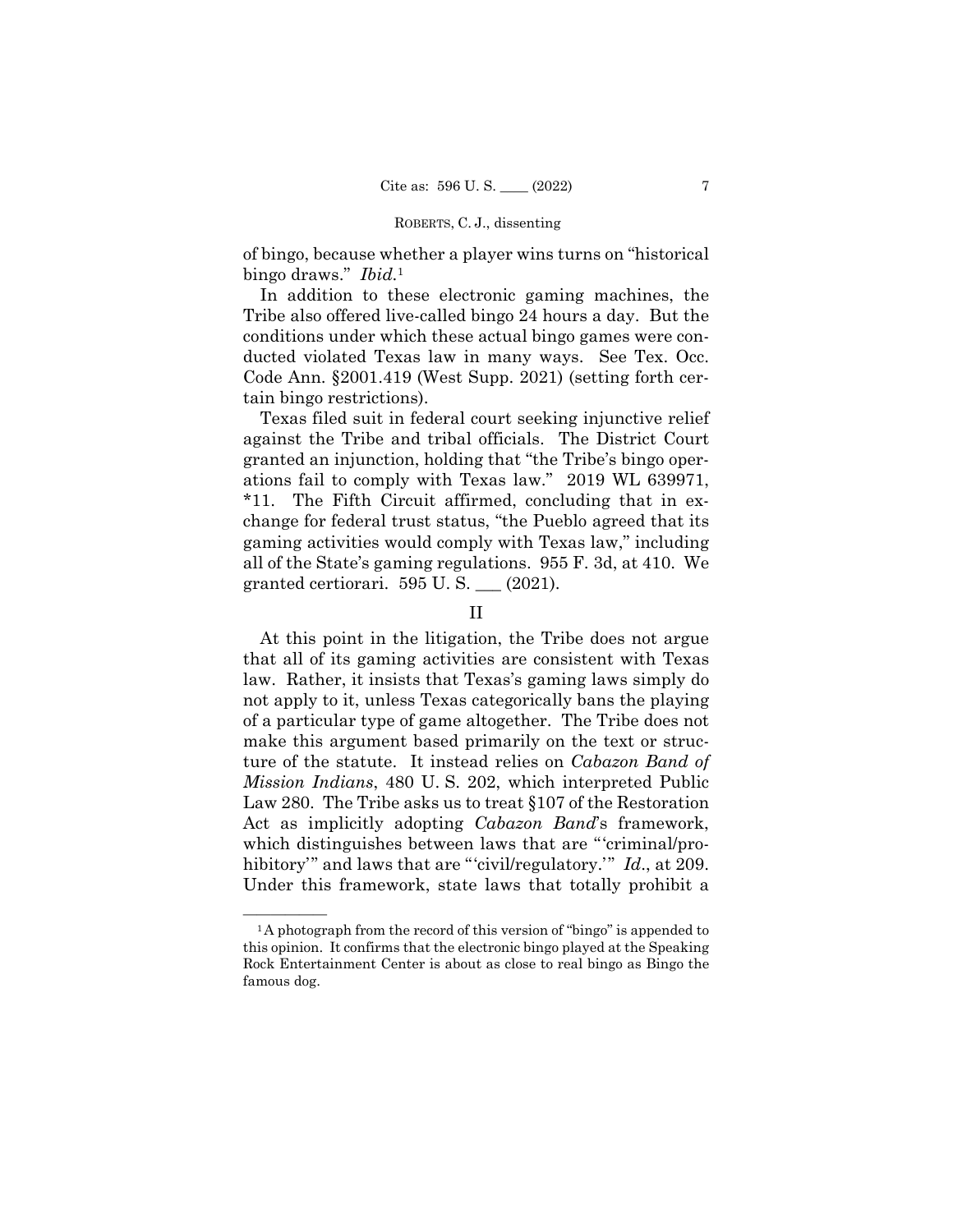type of activity apply on tribal land, while state laws that simply regulate the activity do not. And as the Tribe sees it, Texas does not ban the playing of bingo under *all* circumstances, so none of the State's restrictions on the game apply.

The Court today accepts the Tribe's position, but I am not persuaded.

# A

1

I begin with the statute's plain text. Section 107(a) provides:

"All gaming activities which are prohibited by the laws of the State of Texas are hereby prohibited on the reservation and on lands of the tribe. Any violation of the prohibition provided in this subsection shall be subject to the same civil and criminal penalties that are provided by the laws of the State of Texas. The provisions of this subsection are enacted in accordance with the tribe's request in Tribal Resolution No. T.C.–02–86 which was approved and certified on March 12, 1986." 101 Stat. 668–669.

The best reading of this statute is that all of Texas's gambling rules apply in full on the Tribe's land. "All" gaming activities prohibited by Texas are prohibited on the reservation. "Any" violation is subject to the same penalties that Texas would ordinarily impose.

The Tribe posits that this plain text may be read to refer only to the banning of entire games—such as poker, baccarat, or roulette. See Brief for Petitioners 27–28. But had Congress wished to adopt this narrower definition of "gaming activities," it easily could have done so. For example, it could have referred to "types of gambling," or mentioned that the prohibition would apply only if Texas "flatly," "categorically," or "completely" banned a particular type of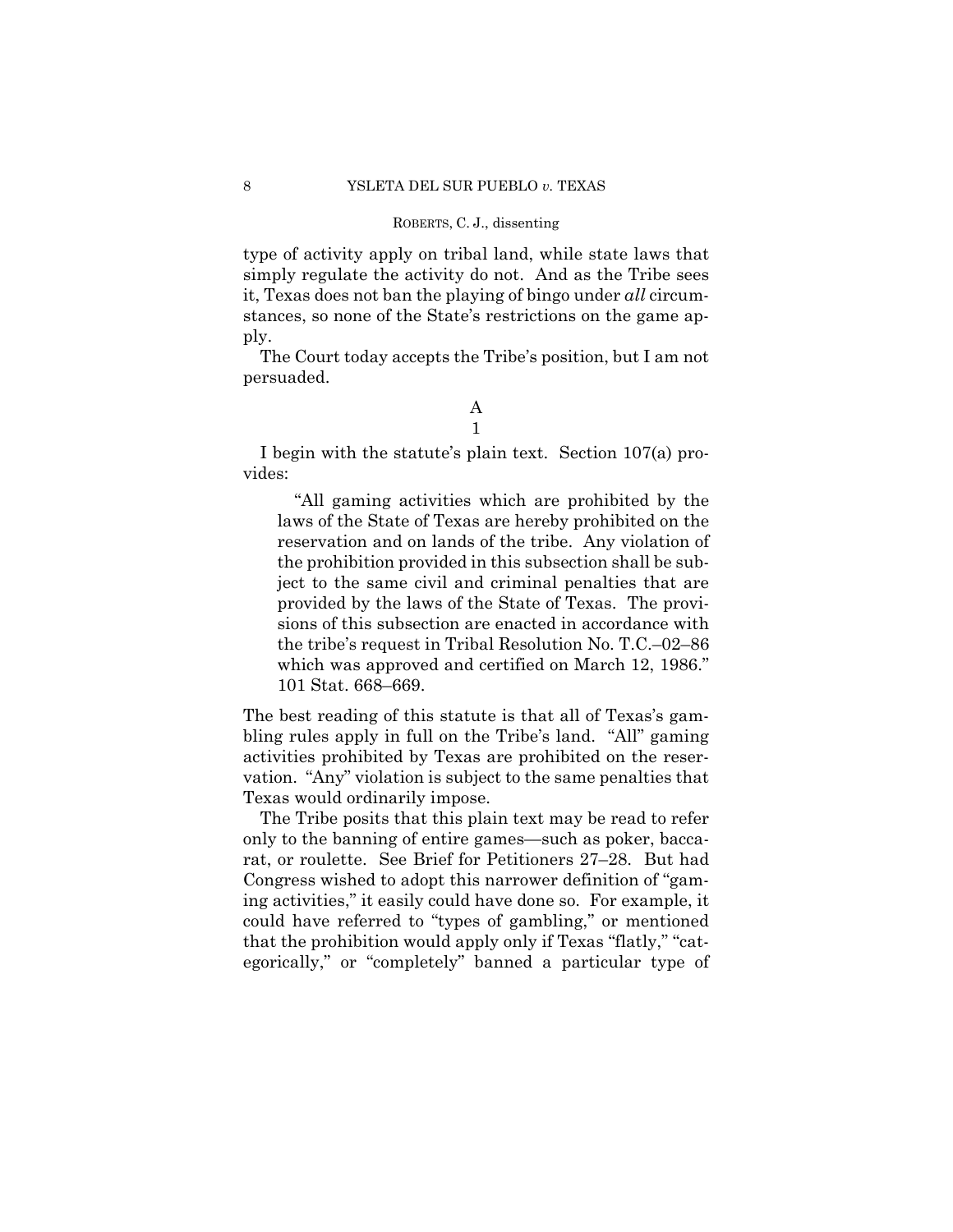game. Congress did not do so.

## 2

Further textual evidence points decisively in the same direction. Section 107(a) says that it was "enacted in accordance with the tribe's *request* in Tribal Resolution No. T.C.– 02–86." 101 Stat. 668–669 (emphasis added). As noted above, the Tribal Resolution contains just a single "request[]": that Congress enact "language which would provide that all gaming, gambling, lottery, or bingo, as defined by the laws and administrative regulations of the State of Texas, shall be prohibited on the Tribe's reservation or on tribal land." App. to Pet. for Cert. 123. This language is categorical. So the breadth of the Tribe's request, and Congress's clear statement that it enacted §107(a) in accordance with that request, strongly indicate that Congress intended to ban "all" gaming activities—"as defined by" Texas—that are inconsistent with Texas law.2

The Court does not view the Tribal Resolution as significant because Congress did not "purport to incorporate [it] into federal law." *Ante*, at 16. But this is not mere legislative history; it is statutory text. *Congress* told us exactly why it did what it did: It was acting in accord with the Tribe's request that it ban on the reservation all gaming as defined by Texas.

The Court says that "Congress *did* legislate 'in accordance with' the Tribe's resolution" because it "expressly granted the Tribe federal recognition and chose not to apply

<sup>&</sup>lt;sup>2</sup>The Court argues that we omit "essential details" from our account of the tribal resolution—namely, the fact that *California* v. *Cabazon Band of Mission Indians*, 480 U. S. 202 (1987), was decided after the resolution's enactment but before passage of the Restoration Act. *Ante*, at 18. The Court says it is "plausible" this led to a better deal for the Tribe. *Ibid.* But §107(a) does not mention *Cabazon Band*. Instead, its express terms say the provision was "enacted in accordance with the tribe's request" in the resolution. 101 Stat. 668–669. The resolution is therefore the essential reference point.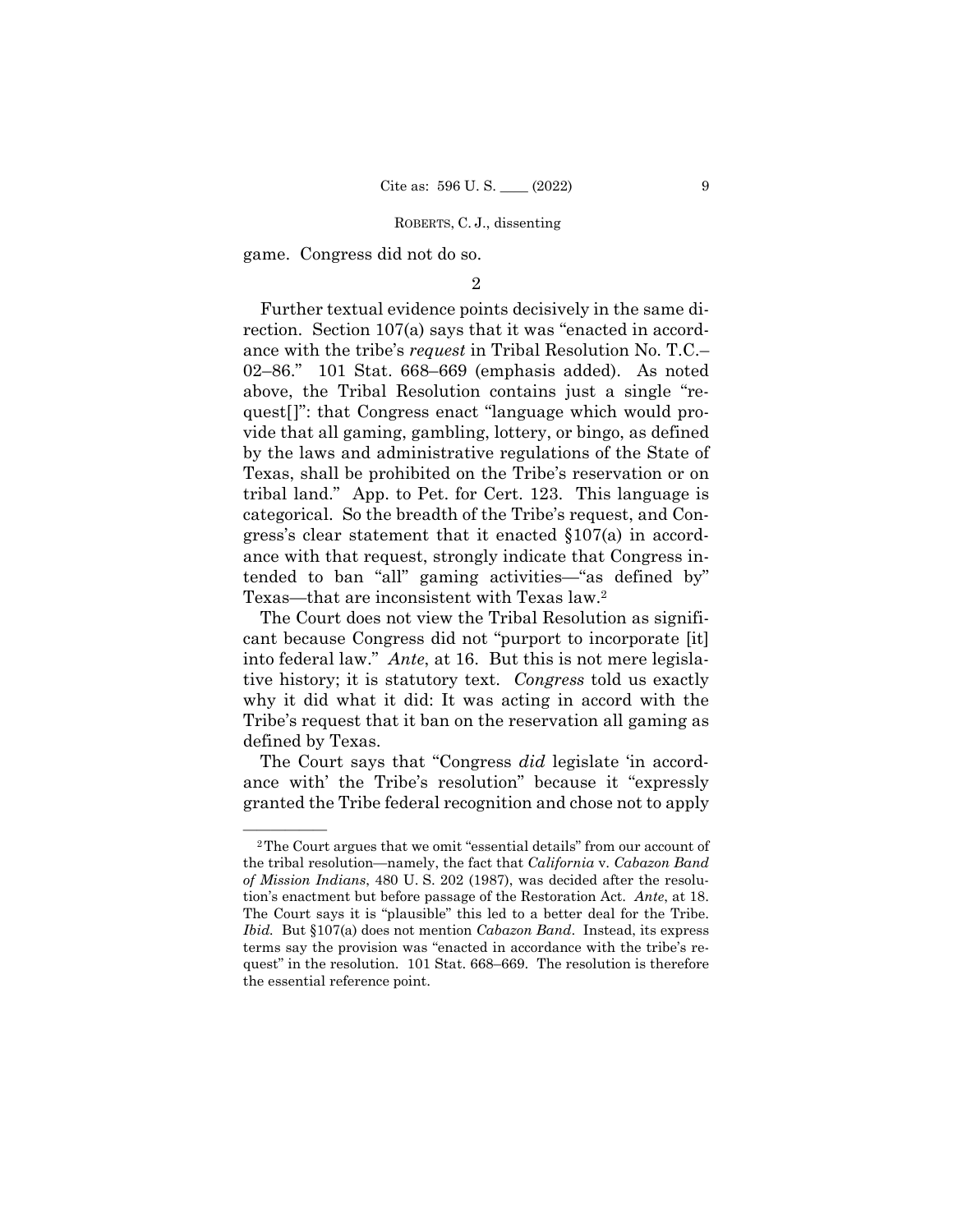Texas gaming regulations as surrogate federal law on tribal land." *Ante*, at 17*.* Texas, the Court suggests, should be happy to have gotten what had never been in question from the beginning—a ban on games fully barred by the State. That was its "half a loaf." *Ibid.* 

In making this claim, the Court relies on cherry-picked excerpts from the resolution's preamble. But the text of §107(a) of the Restoration Act rules out the Court's analysis. Section 107(a) expressly states that the provision was "enacted in accordance with the tribe's *request* in Tribal Resolution No. T.C.–02–86." 101 Stat. 668–669 (emphasis added). As noted, the resolution contains only one single "request[]"—that Congress ban on tribal lands "*all* gaming, gambling, lottery, or bingo, as defined by the laws and administrative regulations of the State of Texas." App. to Pet. for Cert. 123 (emphasis added). The resolution's preamble makes up no part of this "request," so the Court's reliance on it is misplaced. "Or to put the point differently, operative provisions should be given effect as operative provisions, and prologues as prologues." *District of Columbia* v. *Heller*, 554 U. S. 570, 578, n. 3 (2008).3

In sum, §107(a) of the Restoration Act is best read to mean that all of Texas's gaming laws apply on the Tribe's reservation.

The Court rejects this straightforward interpretation of

<sup>&</sup>lt;sup>3</sup>The Court accuses the dissent of "reshap[ing] the tribal resolution to its liking" by focusing on the Tribe's request in the resolution. *Ante*, at 18, n. 4. The reason we focus on the "request" in the tribal resolution is because that is precisely what Congress directed us to do. See 101 Stat. 668–669. Of course, as this opinion elsewhere makes clear, the resolution's preamble is emphatic in expressing the Tribe's intent to prohibit all gaming activities and its willingness to compromise on the application of state gaming law in order to secure federal trust status. See *supra*, at 3.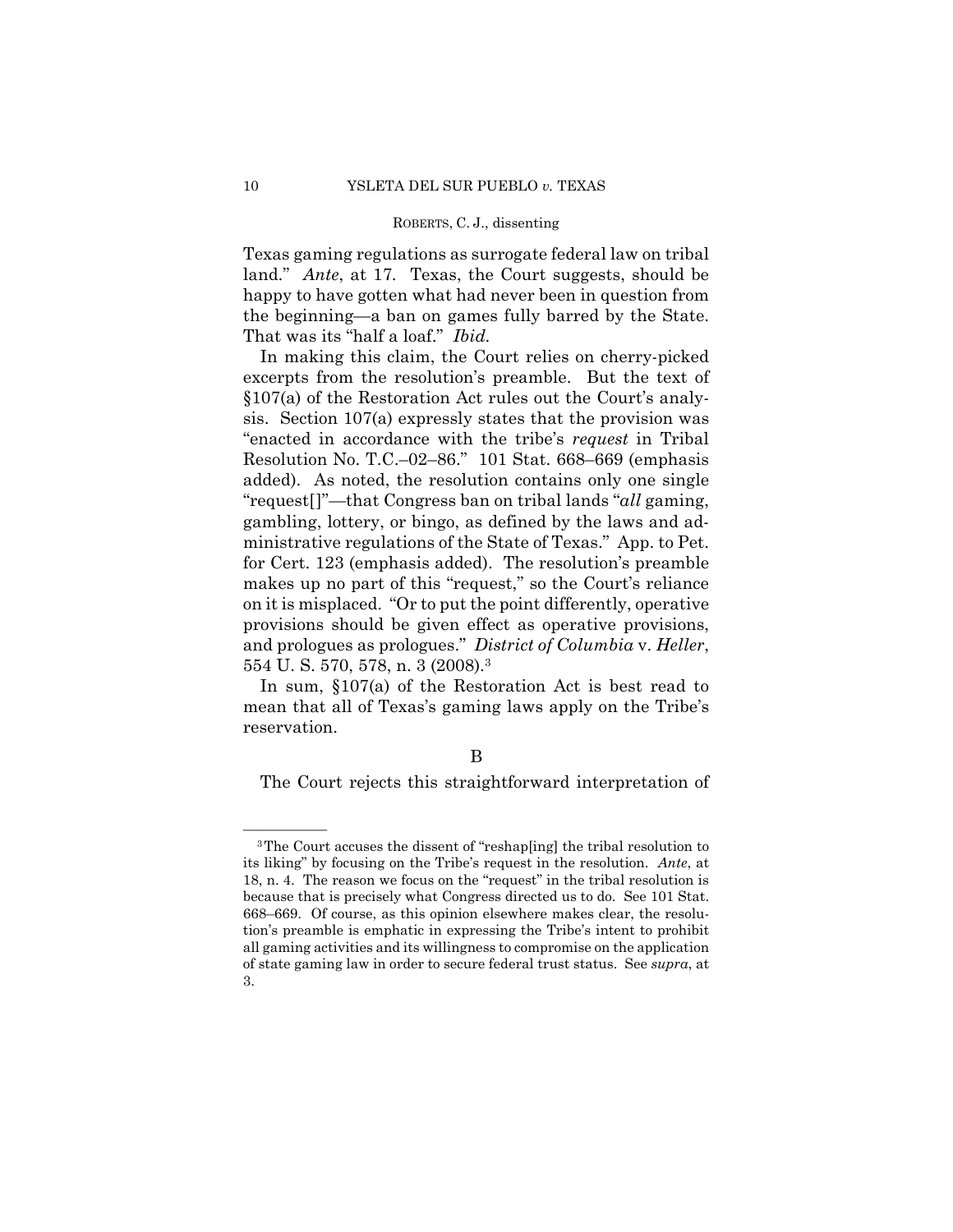the statute for one main reason: It adopts the Tribe's argument that the use of the word "prohibited" in §107(a) implicitly incorporates the jurisdictional framework of Public Law 280 and *Cabazon Band*.

1

There are a number of reasons to be skeptical of this approach. *First*, Congress knew how to incorporate the Public Law 280 framework where it wished to do so. We know that because that is precisely what Congress did in §105(f ) of the Restoration Act. There is little reason to think that Congress would have done so elsewhere in the very same Act with nothing more than a wink and a nudge.

*Second*, there is no evidence that Congress intended to use the word "prohibited" in §107(a) as a term of art. The word "prohibit" appears thousands of times in the U. S. Code. See Brief for Respondent 24, n. 6. The fact that our decision in *Cabazon Band* used this generic term to describe the bounds of Public Law 280 is hardly enough to turn it into a term of art with a more particularized meaning.

*Third*, the text of §107(a) of the Restoration Act bears little resemblance to the statutory language of Public Law 280. Compare 18 U. S. C. §1162 and 28 U. S. C. §1360 (setting forth provisions of Public Law 280) with §107 of the Restoration Act. Thus, this is not a situation where a more recent enactment carries with it the "old soil" of a predecessor statute or rule. See F. Frankfurter, Some Reflections on the Reading of Statutes, 47 Colum. L. Rev. 527, 537 (1947).

*Finally*, the language used in §107 does not signal an intent to adopt *Cabazon Band*'s unique dichotomy between laws that are "'criminal/prohibitory'" and those that are "'civil/regulatory.'" 480 U. S., at 209. The Tribe points to §107(a)'s use of the word "prohibited" and §107(b)'s reference to the State lacking "regulatory jurisdiction" on tribal lands to suggest that only Texas's gaming laws that are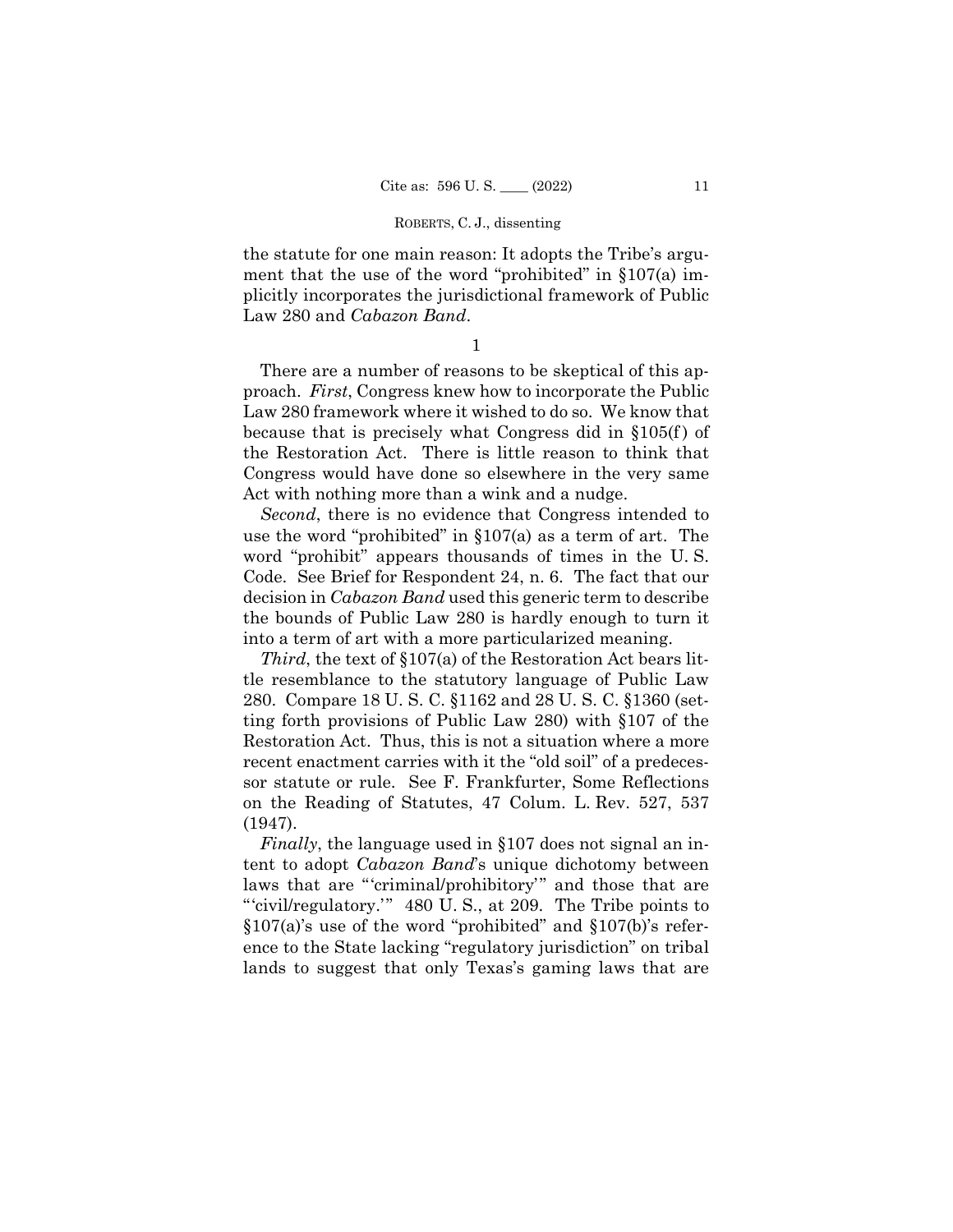"criminal/prohibitory" ought to apply. 101 Stat. 669. But §107(a) also says that both Texas's "civil *and* criminal penalties" apply when the Tribe engages in prohibited gaming activities. *Id.,* at 668 (emphasis added). And §107(a) was enacted "in accordance with" the Tribal Resolution, *id.,* at 668–669, which specifies that the Restoration Act outlaws "all gaming, gambling, lottery, or bingo, as defined by the laws and *administrative regulations* of the State of Texas," App. to Pet. for Cert. 123 (emphasis added). These express references to "civil" penalties and "administrative regulations" make it unlikely that Congress intended to implicitly incorporate only Texas's gaming laws that are criminal/prohibitory. To the extent Congress legislated with *Cabazon Band*'s dichotomy in mind, the crosscutting language that Congress used suggests it intended to incorporate both types of laws.

2

The foregoing is confirmed by the structure of the Restoration Act and its statutory history. As noted above, §105(f ) incorporates the Public Law 280 framework. The Tribe does not dispute this. See Brief for Petitioners 26–27. Section 107(a) then provides a more specific rule for gaming activities. This is thus the common case where "[a] specific provision"—§107(a)—"controls [over] one of more general application." *Gozlon-Peretz* v. *United States*, 498 U. S. 395, 407 (1991).

The Tribe disagrees. It argues that while  $$105(f)$  of the Restoration Act incorporated Public Law 280's *Cabazon Band* framework, §107(a) did so as well. See Brief for Petitioners 26–28. But if §105(f )—and its incorporation of *Cabazon Band*—already applied to gaming activities that were generally prohibited in Texas, there would have been no need for Congress to enact the more specific rule of §107(a). The Tribe's proffered reading of the statute thus runs headlong into the canon against surplusage. See A. Scalia & B.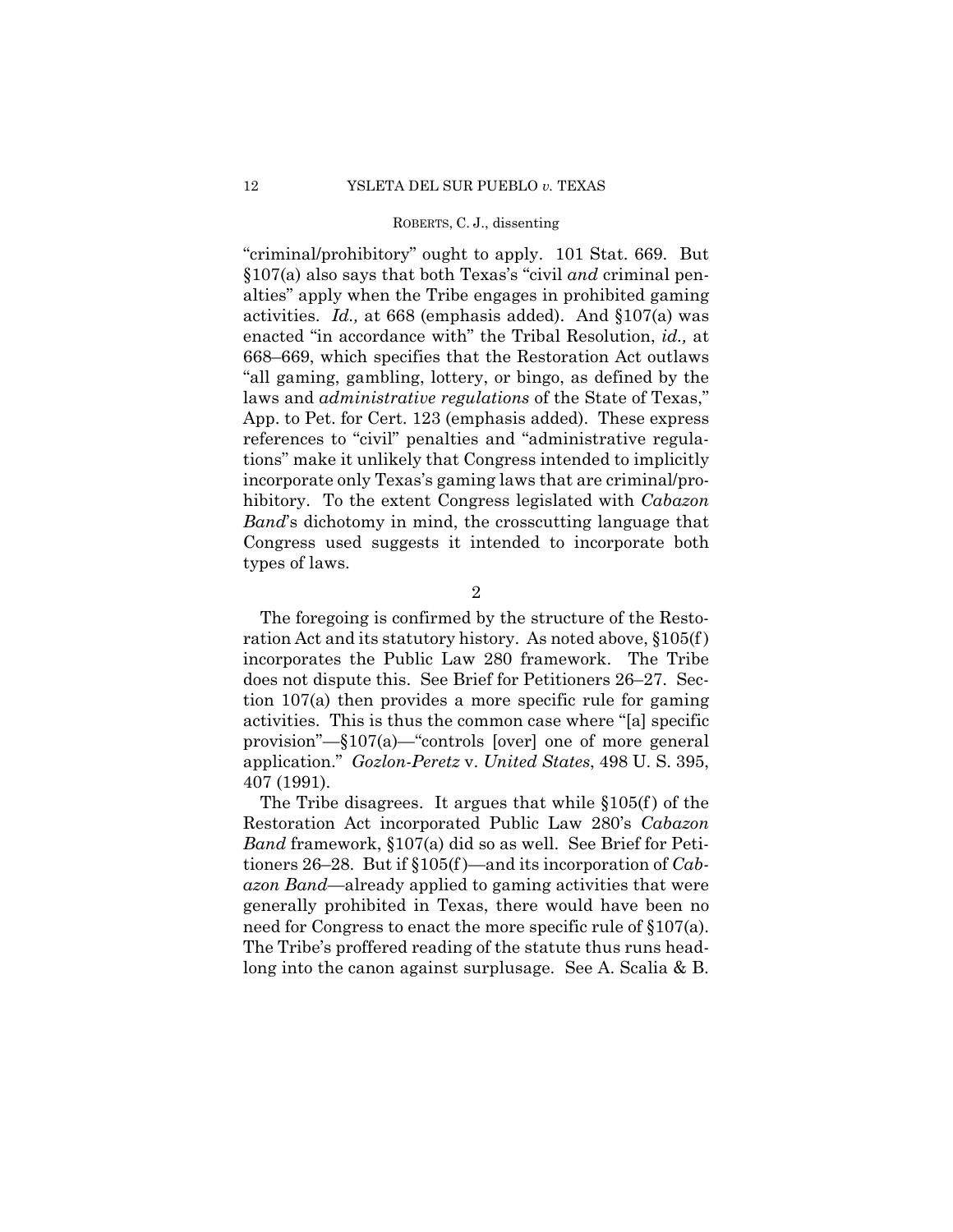Garner, Reading Law 174 (2012) (no provision "should needlessly be given an interpretation that causes it to duplicate another provision or to have no consequence" (boldface deleted)).4

The Tribe's preferred interpretation is especially doubtful given the history of the Restoration Act. The key roadblock to the Tribe obtaining federal trust status was a concern that it would permit gambling. The Tribe obtained federal trust status only after striking a deal on this issue. See *Ysleta del Sur Pueblo*, 220 F. Supp. 2d, at 677. It would make little sense for Congress to have enacted §107(a)'s limitations on gaming merely to duplicate the rules already set forth in §105(f ). And it would make even less sense for Congress to have done so while simultaneously indicating that it was enacting the gaming prohibition "in accordance with the tribe's request," §107(a), 101 Stat. 668–669, that it ban on tribal lands "*all* gaming, gambling, lottery, or bingo, as defined by the laws and administrative regulations of the State of Texas"—full stop, App. to Pet. for Cert. 123 (emphasis added).

What's more, the Tribe's interpretation of §107—embraced by the Court today—leads to a bizarre result: Violations of Texas's criminal gaming prohibitions receive *more*  lenient treatment than all other violations of Texas's criminal laws. Under §105(f ), Texas may directly enforce in state court all of its laws that are "criminal/prohibitory." But under §107(c), Texas may enforce its gaming laws only through federal-court injunctions. This diminished enforcement authority would make sense if the full breadth of

<sup>&</sup>lt;sup>4</sup>In response, the Court focuses on the different treatment of Texas's gaming laws under §§107(b) and (c). See *ante*, at 12, n. 1. But the Court does not dispute that under its reading of the Restoration Act, §107(a) readopted the substantive *Cabazon Band* standard already required by  $§105(f)$ , even though  $§105(f)$  comes just a few sentences earlier in the statute and uses distinct language not present in §107(a) to expressly adopt the Public Law 280 framework.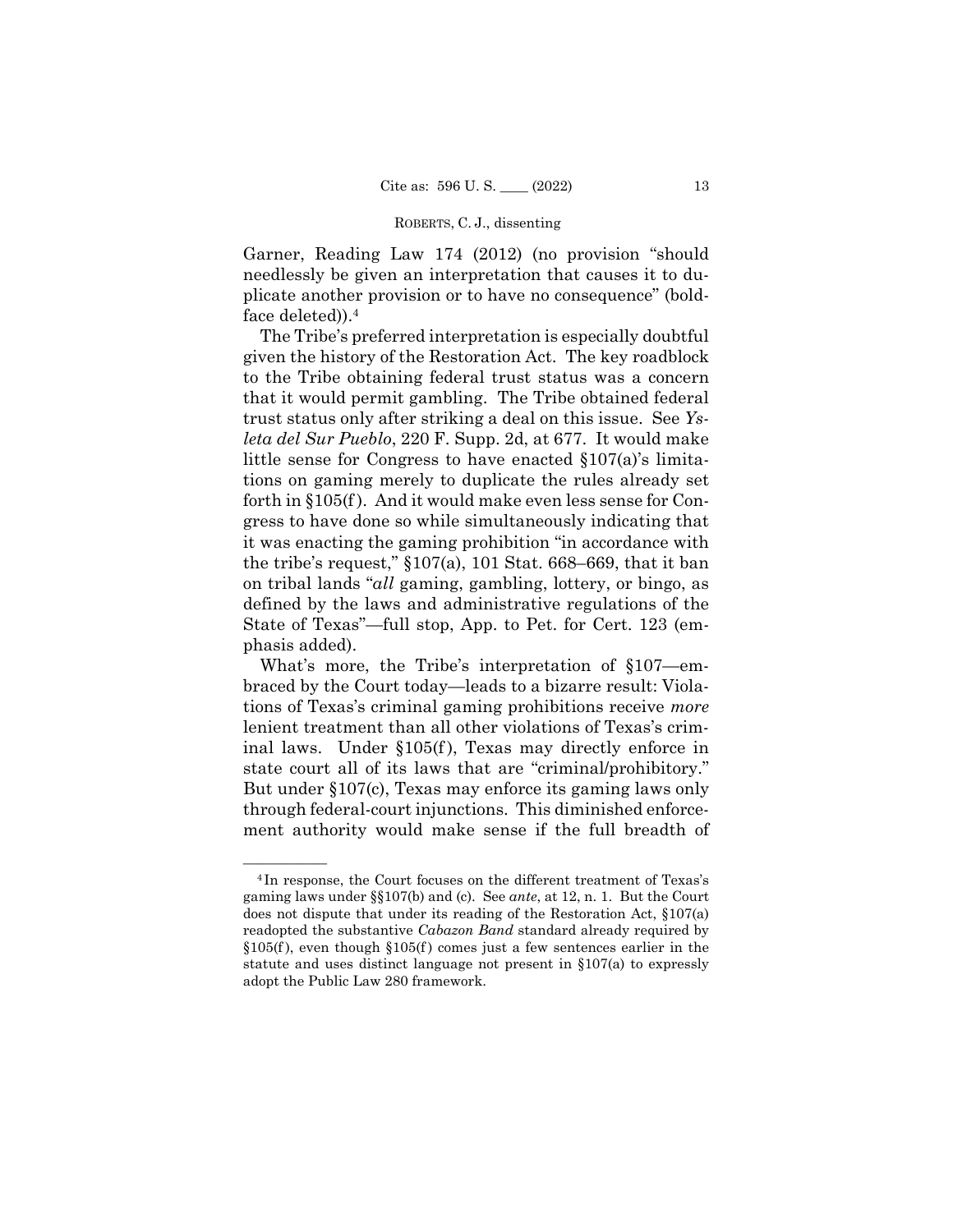Texas's gaming prohibitions applied on tribal lands. But in a universe where §107(a) bars no conduct beyond what  $§105(f)$  already prohibits, it would make little sense for Texas to have *less* enforcement authority over gaming when that was the only sticking point prior to passage of the Restoration Act. This is a sure-fire sign that something has gone badly awry in the Court's interpretation of §107.

The Tribal Resolution confirms this point. The House of Representatives passed H. R. 1344 in December 1985. That version of the bill already contained the pertinent language applying Public Law 280 to the Tribe. See H. R. 1344,  $§105(f)$ , 99th Cong., 1st Sess., 6. Under that regime, the Tribe would have had the same authority that other tribes had under Public Law 280 to offer games not altogether banned by a State. But H. R. 1344 stalled in the Senate, and the Tribe adopted its resolution. The resolution made clear that the Tribe was offering a concession that would limit its ability to offer gambling to a greater extent than under H. R. 1344 and its existing incorporation of Public Law 280. That is why the Tribe objected that it was being unfairly "singl[ed] out . . . for treatment different than that accorded other Tribes in this country." App. to Pet. for Cert. 123.

Still, the Tribe wanted—and needed—federal trust status, more than gambling. In fact, the Tribe asserted in the preamble to the resolution that it had "no interest in conducting high stakes bingo or other gambling operations" and remained "firm in its commitment to prohibit outright any gambling or bingo in any form on its reservation." *Id*., at 121, 123. Given its interest in federal trust status and its lack of interest in gaming, the Tribe requested that Congress "amend" H. R. 1344 to add language banning "all gaming, gambling, lottery, or bingo" on its reservation. *Ibid.* Since the then-existing text of H. R. 1344 already made Public Law 280 applicable to the Tribe, it is plain that the proposed addition in §107 was designed to go further.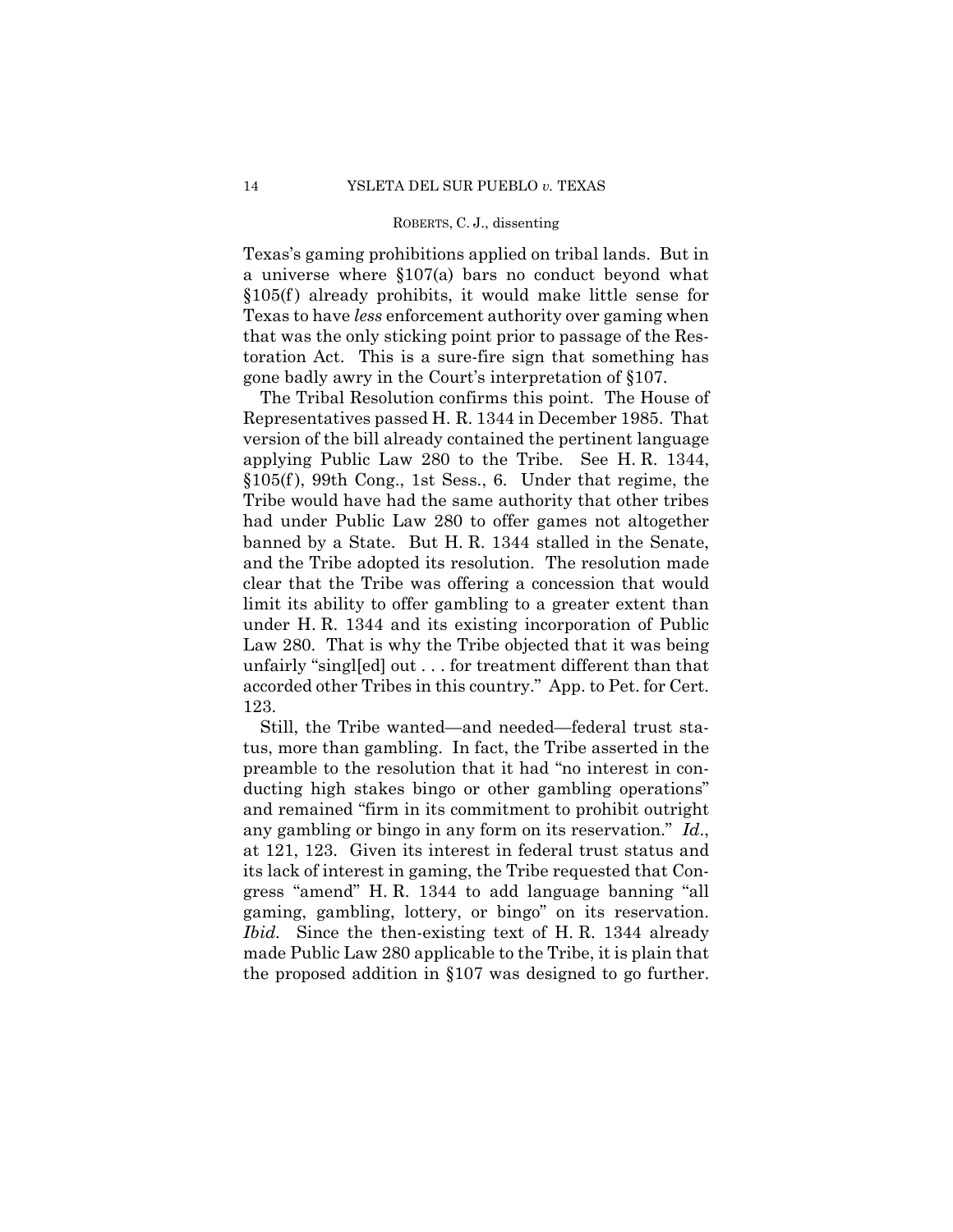The Court's construction of §107—as merely extending the Public Law 280 framework to gaming on Pueblo lands, and then watering down that framework through §107(c)'s limitation on remedies—is untenable.

3

The Tribe insists that a contrary interpretation of §107(a) would render §§107(b) and (c) meaningless, or would at least result in undue tension between those provisions and subsection (a). See, *e.g.*, Brief for Petitioners 30–31. I disagree.

 to adopt the *Cabazon Band* framework. *Ante*, at 9–10. But what has been adopted as federal law." *Id.*, at 38–39. Yet The Tribe focuses primarily on §107(b). That provision states, "Nothing in this section shall be construed as a grant of civil or criminal regulatory jurisdiction to the State of Texas." 101 Stat. 669. The Tribe and Court contend that this reservation of authority shows that Congress intended if §107(a) simply adopted *Cabazon Band*, why would there have been any need to say so again in §107(b)? Section 107(b) only makes sense if §107(a) raised questions about how far Texas's authority reached *beyond* the limits of *Cabazon Band*. Section 107(b) simply but importantly clarifies that §107(a) adopts *only* Texas's substantive gaming laws and associated penalties. What §107(a) cannot be construed to do—according to §107(b)—is to authorize Texas to exercise the regulatory authority of administrative agencies or other enforcers of state law directly against the Tribe. Thus, Texas correctly explains that its Lottery Commission could not exercise "jurisdiction on the Tribe's reservation." Brief for Respondent 38. Likewise, its "local district attorneys" could not bring "criminal enforcement actions against the Pueblo in state court for violations of as §107(a) demands, the substance of the State's laws prohibiting certain gaming activities would remain enforceable in full.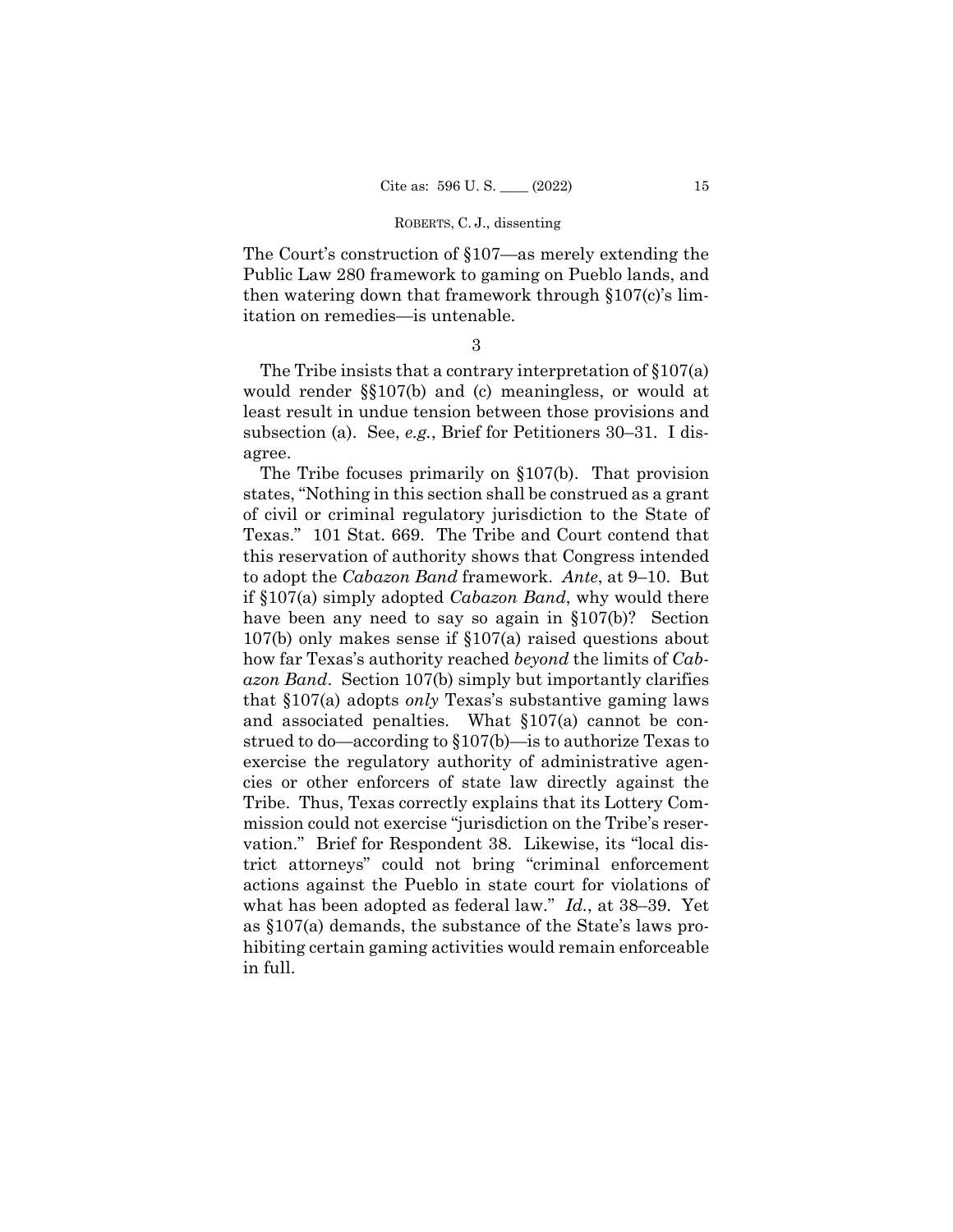The next section, §107(c), explains how: The State could enforce its laws by "bringing an action in the courts of the United States to enjoin violations of the provisions of this section." 101 Stat. 669.

\* \* \*

The Ysleta del Sur Pueblo Tribe needed federal trust status to secure its future. Texas objected that granting this status might bring with it casino-style gaming. Categorically denying any interest in gaming, the Tribe requested that the pending bill conferring federal trust status be amended to prohibit on the reservation all gambling as defined by Texas law. The Tribe did so even though it acknowledged this would result in it being treated differently from other tribes. The proposal removed the State's objection and Congress passed the bill granting federal trust status to the Tribe, while—in §107(a)—specifically prohibiting on the reservation gaming activities barred under Texas law. At the same time, in §107(b), Congress protected the Tribe's interests by banning direct state enforcement on the reservation. Under §107(c), Texas would instead have to proceed in federal court. This was a careful balance struck by Congress.

The Court today throws out that balance, treating gaming on this reservation as if it were just like any other Public Law 280 reservation. I respectfully dissent.